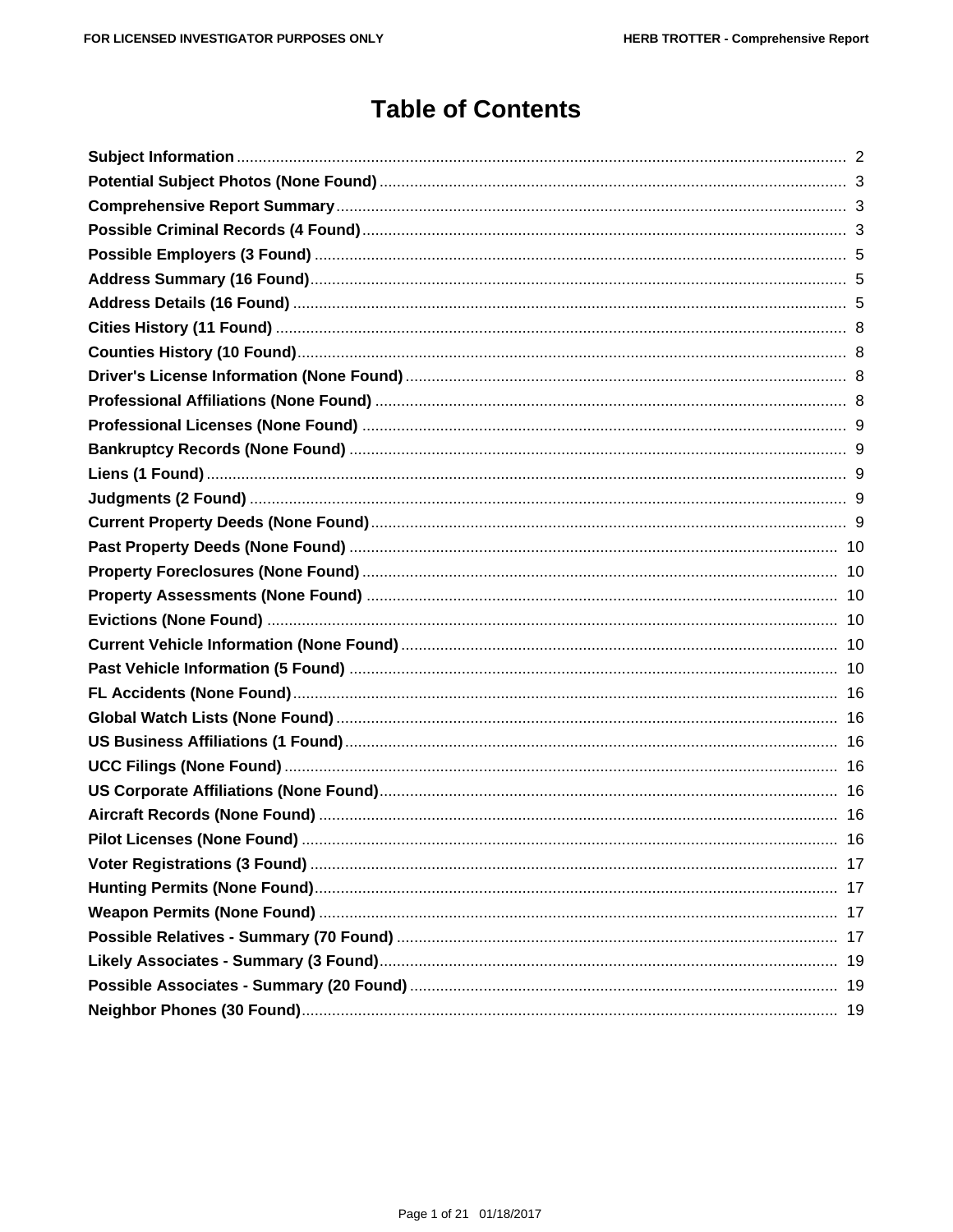## **Important: [ONLINE REPORT](https://tloxp.tlo.com/redir.php?u=eJwlyb0OgjAUQOGnkU0aQRxMGqPWwaFFtP6EjTQ3lCq9TVsV3l4TljN8R8fowpqQ%2BMLBpf%2BmCnsSoPFKp067TaNih5ZOksTRAd1j7zxosKH7wAl8QHuZtsQnWLpbZY%2F5eZnfE4tWARWyGoTh35IdMyHbvDbbUWQ3XbNDwdn1XbJ2IaQquKlmOfsBc%2F0zRA%3D%3D)**

**This is NOT a CONSUMER REPORT and does not constitute a "consumer report" under the Fair Credit Reporting Act ("FCRA"). This report may not be used to determine the eligibility for credit, insurance, employment or any other purpose regulated under the FCRA.**

**This system may be used only in accordance with your Subscriber Agreement, the Gramm-Leach-Bliley Act ("GLBA"), the Driver's Privacy Protection Act ("DPPA") and all other applicable laws. User agrees to having knowledge of all applicable laws pertaining to the usage of data. User accepts all responsibility civilly and criminally for any use of this system.**

**Violations of these restrictions or misuse of this system will cause your access to be terminated and will cause an immediate investigation.**

## **Comprehensive Report**

**Comprehensive Report Report Report Legend Date: 01/18/2017** - Confirmed Address Relatives

 $\mathbf{S}$ 

Reference ID: **NONE D** Deceased Person **S** > - 1<sup>st</sup> Degree of Separation **S** > - 2<sup>nd</sup> Degree of Separation >> - 2<sup>nd</sup> Degree of Separation

>>> - 3<sup>rd</sup> Degree of Separation

## **Indicators**

Bankruptcies: **No** Liens: **Yes** Judgments: **Yes** Properties: **No** Corporate Affiliations: **No** Criminal/Traffic: **Yes** Global Watch Lists Match: **No**

**Email Addresses Associated with Subject** [herbtrotter2010@gmail.com](https://tloxp.tlo.com/search.php?action=search&type=PersonSearch&sd%5B%5D=xos9kxvaOJcrdjbr7uDeUM8JJiXxRK78tN5B943D6J2Mc%2FaRK7xdhc9%2BMIbmBe8KupJr2XgVMIc6sYsh09U9cXUb8Y%2B%2FxPi77hn06ymPIk0kSe%2FZyjQVBSkeijus6MXXUrssTp6wBZAtSMBhMgNsZdfKCGwczWiJHmJ5setK5KE%3D&nonce=MTI5MzI2Njg1MjU4N2YwM2I0MGVjMTA0LjE2Mjc0NTA0)

## <span id="page-1-0"></span>**Subject Information**

(Best Information for Subject)

Name: [HERB TROTTER](https://tloxp.tlo.com/search.php?action=search&type=PersonSearch&sd%5B%5D=Tj5f1NzKdYjWEssxvThQmQqtInZXoGwCygqDh8Xvlt1Qq1JfPSuiJyKNOok%2FOVXqCtF%2BnHxSxw37uTzRZRK1LKHELRflcPmIhx%2BPReSLtKWkeHFKAuES%2BowkezUisobuvb0DuJo05s1PskyLwF9J6MHQYXNX2JohVlQKzolly8k%3D&nonce=MTI5MzI2Njg1MjU4N2YwM2I0MGVjMTA0LjE2Mjc0NTA0) (04/29/2016 to 11/02/2016) Name: [HERBERT TROTTER](https://tloxp.tlo.com/search.php?action=search&type=PersonSearch&sd%5B%5D=oDMxZ9LtM23hOVmJ32XUEIzIo6gROdT2XjpHDuz%2BzaIptWWk3x94YhuAHWqUxlLqQVJ7JOJzzSGArYeTyDTlejgK7QS5rEJKvn7PK8vLk%2BsnRGwORt6GUd%2B0f6ajoOw%2FU739NLCTPihKO6qDlA2rzWnQlXrIjIf4P92%2FIqGUexI%3D&nonce=MTI5MzI2Njg1MjU4N2YwM2I0MGVjMTA0LjE2Mjc0NTA0) (06/01/2010 to 11/02/2016) Name: [HERBERT M TROTTER II](https://tloxp.tlo.com/search.php?action=search&type=PersonSearch&sd%5B%5D=VVfJgPgskmrcjjlCRj5RF0UwwUmhaA9LXzoNcKTzvpii7X4fa2RbPlL3d4jUntC%2BGzixvDTV6YYxYAwvYxa4gRcBn8SZyhNXvT%2BDqPzMd7l8lWOEkeqe1wtm976XO5alSa4bHMSBNB1tmuXZNIK%2FDsmLDlznOR8jW475yLFogmY%3D&nonce=MTI5MzI2Njg1MjU4N2YwM2I0MGVjMTA0LjE2Mjc0NTA0) (10/01/2010 to **Subject:** 10/01/2016) Name: [HERBERT N TROTTER](https://tloxp.tlo.com/search.php?action=search&type=PersonSearch&sd%5B%5D=hfNJNdGb28DqHDU1NP5hKAnLfJ03hv%2F4Zju1EvHgNvmEiZHO5vFh3Dfp26iPPVXNmg3SS9y1f3JFyeX%2BRFreT%2FkeGNZrt1l77rlbx%2F63IGFdnCq8e1IQJesdKVyVjeuTVOnasABaomxQ8nmOxRGEegrLIafbJ7XIoYIJEC%2FdQxg%3D&nonce=MTI5MzI2Njg1MjU4N2YwM2I0MGVjMTA0LjE2Mjc0NTA0) (06/07/2010 to 07/31/2016) Date of Birth: **08/28/1971**, Born **45** years ago

Subject Using Deceased Individual's SSN D JESSE DEJESUS

Date of Death: **01/14/1988**, [Died at](https://tloxp.tlo.com/search.php?action=search&type=DeathMasterSearch&nonce=MTI5MzI2Njg1MjU4N2YwM2I0MGVjMTA0LjE2Mjc0NTA0&Token=aXpvKOxXNwfvx1CN%2BJeWIMA%3D%3D) **[16](https://tloxp.tlo.com/search.php?action=search&type=DeathMasterSearch&nonce=MTI5MzI2Njg1MjU4N2YwM2I0MGVjMTA0LjE2Mjc0NTA0&Token=aXpvKOxXNwfvx1CN%2BJeWIMA%3D%3D)**

**Other Names Associated with Subject** None found

**Other DOBs Associated with Subject** None found

**Other Possible Phones Associated with**

[\(714\) 962-3686](https://tloxp.tlo.com/search.php?action=search&type=PersonSearch&sd%5B%5D=flkf7WENs8steWmMRAB395xImLPTX1g2gUMnK3v4L2fUGoZIeTGmwFYAdtfSV0cW6EScPTgQ%2F%2FE8Z0IpgIMXiHo5IQzy8FpBC%2BtnGdsJ5BDnaAJP0gVCwJ%2B5HVls1Zf5wcWFcjciALZNwsShM3ppGl09oHTTm9XJqI4t3dmbkj0%3D&nonce=MTI5MzI2Njg1MjU4N2YwM2I0MGVjMTA0LjE2Mjc0NTA0) (PT) (LandLine) (78%) [\(323\) 600-3217](https://tloxp.tlo.com/search.php?action=search&type=PersonSearch&sd%5B%5D=T0ov%2BSYbRHBcqO6VrIBRU0j8CikQW3ZaIVCC0bVv6UW9WGLww4t4Omm4JOgMlWCwcGKg%2BaKplLjNJIDuhh5gFKUaJFwatGgHl0rVqMJSNXJAoqCm2dsIkDmjBvFW6I9NhmBrT095DUJcRVAJ9D5%2B5uKbLzriG4VTSI4fB%2F%2Bdcb0%3D&nonce=MTI5MzI2Njg1MjU4N2YwM2I0MGVjMTA0LjE2Mjc0NTA0) (PT) (Mobile) (67%) [\(206\) 414-7406](https://tloxp.tlo.com/search.php?action=search&type=PersonSearch&sd%5B%5D=OU0mOgT1e%2BLySKdWWkr094dQYDogm%2F%2FdvfUmeVzqXBrMfCHwQaokebVbbZOGQHeJclOBH%2Fm5G2eXxvhlwDhQQ%2FLxj%2B76Jzb5xt41EOGkPJ7ApbyiJ7zq4vdaA2MvmGf7MQWf5SQ8C2kZjokQs8KtBGfoG7lB61NSMhE8Ncqv0V8%3D&nonce=MTI5MzI2Njg1MjU4N2YwM2I0MGVjMTA0LjE2Mjc0NTA0) (PT) (66%) [\(415\) 294-0999](https://tloxp.tlo.com/search.php?action=search&type=PersonSearch&sd%5B%5D=Ny46dFQvfeDnRlp4TDV47HP9Q5WTqZjGMOzPiM2%2B1DhtO6WxCmJRuOrrzSDUOzRJhHBOktFYUePCj%2FRq4KeJKHSlN1tnUD4FpajN%2Fc3sIZSYCLNtXipeo%2BhY8bCdYFmI8Uo%2BaycfudkZTqvDP73xzuldDM2VCmmJ5sj6AF9HrXY%3D&nonce=MTI5MzI2Njg1MjU4N2YwM2I0MGVjMTA0LjE2Mjc0NTA0) (PT) (66%) [\(630\) 480-0651](https://tloxp.tlo.com/search.php?action=search&type=PersonSearch&sd%5B%5D=EeQEVV9wMCFoI6COTWU0L7nX%2BvR%2BxYX2XV%2FV9hZRHdrObNIN1dMzkS%2B6ZPzsC1moulrW7UkWzfaX9fVtwrU1nNvhbqFYL7n7E2EqODfAQ6sd7zx3UYccco2ryAYiDEYxibo04EZv7Qd60pYZ%2FkKW5OaaIdFJ8ATFjynjgpOZrXQ%3D&nonce=MTI5MzI2Njg1MjU4N2YwM2I0MGVjMTA0LjE2Mjc0NTA0) (CT) (LandLine) (66%) [\(630\) 701-4294](https://tloxp.tlo.com/search.php?action=search&type=PersonSearch&sd%5B%5D=VENY%2BGcwpbl1nHs%2BOWXaMrshnqj2KU0piQJ8H39n%2BWZ8fWCTOyX4aLswC0qTQstWlQ9TiyZMFmxOugH%2FD391WNB80C%2Bs8Cg0Tl6wezlCRJjFlsjLnqNAUPYu9Rth2LWc0QlwV8xTPfz2dfr9MCyXnhatiFsLrxDUWcBAnD89dfw%3D&nonce=MTI5MzI2Njg1MjU4N2YwM2I0MGVjMTA0LjE2Mjc0NTA0) (CT) (Mobile) (66%) [\(630\) 868-3939](https://tloxp.tlo.com/search.php?action=search&type=PersonSearch&sd%5B%5D=dxZ615Xbpzcd1G%2BwVje1QHVeIaqY7Lr9soaMLcDBMyI%2BEEJy2jNx%2FPeI8mxaS1bQw8Bmn3EzJPo9QqXP7ivkmaaZxLbcn7ovXyFhoznQO5Ekejr8LctgF6tKVd6kDqSOFJkbRNR7grP8NYdkm4Dw0IqLHPrRkvDiAM0GCNCltOk%3D&nonce=MTI5MzI2Njg1MjU4N2YwM2I0MGVjMTA0LjE2Mjc0NTA0) (CT) (66%) [\(630\) 877-7841](https://tloxp.tlo.com/search.php?action=search&type=PersonSearch&sd%5B%5D=H0b86v4%2FIQL19oFbVIC3a0QMLb8n7TUF0q1zbjLcK61xV1EJN3qyBKHoEE8XuY0%2BkuM3xELOQWrFOAbJa48xs0Khaqdk4SkwzAamQbnC%2FuCDGe1axAZzCqBAb8JNSMiV%2F2IgQ0V4sZQ5zYiozLIT1EOOtNjR190hPKKN7NnrK5A%3D&nonce=MTI5MzI2Njg1MjU4N2YwM2I0MGVjMTA0LjE2Mjc0NTA0) (CT) (Mobile) (66%) [\(815\) 483-3091](https://tloxp.tlo.com/search.php?action=search&type=PersonSearch&sd%5B%5D=MW3Pnl3J5iUX0oJnnL0%2BcFkeH6Jiv%2FFyHt8TWJdsAUz%2B%2Fi45SNZnNUikDqSzdxdCsPHy0p93K8butM6rluBFgQroJZXLrsmyo4%2FNPUAkEeyYy%2FVfvIvuxvsbBNN1XDyWI0ZE6MRkmHnrAowcXmBTq%2Fe6k6U2nW23D95h2FWW6q8%3D&nonce=MTI5MzI2Njg1MjU4N2YwM2I0MGVjMTA0LjE2Mjc0NTA0) (CT) (Mobile) (66%) [\(919\) 522-5811](https://tloxp.tlo.com/search.php?action=search&type=PersonSearch&sd%5B%5D=cGUysa1N3743VQgjGTXgMnt7ZhU0fe7UK32b7z4sgPA34b05cOgT8Ut%2FomHPPJFoYhXTdKWIPub4Kc3%2FwobeMgTAdebww4Av1%2BV%2BlqBLtyQU6lW0DLv8PZ%2BBaZdGCLGWC3RpcfCkS0jos3WuOPKcGkZuxqBxki6ODqEb3BmghTA%3D&nonce=MTI5MzI2Njg1MjU4N2YwM2I0MGVjMTA0LjE2Mjc0NTA0) (ET) (Mobile) (66%) [\(919\) 637-8952](https://tloxp.tlo.com/search.php?action=search&type=PersonSearch&sd%5B%5D=IGraa5BVG1CAIznS5frYYUtxVS0w%2FJaPjJ4ImojrGH5wkLCpxri1iv75qRt1mc6S75N67ecVUc%2FXx%2BFKnoNGTOoD4I3rWXMs8Uw%2BSRz4IG4tevruY6MzE%2BJdnhFtYcBzaAOBsQ8RblOWql5bZUeUoPQaRpcl7byrKgDqYaKXaQU%3D&nonce=MTI5MzI2Njg1MjU4N2YwM2I0MGVjMTA0LjE2Mjc0NTA0) (ET) (Mobile) (66%) [\(919\) 637-9219](https://tloxp.tlo.com/search.php?action=search&type=PersonSearch&sd%5B%5D=tL9IwJsUiM5oM3lp%2BofquEDjibwfMuHu78FszwxgAXDRrZb3ZotNi1vJV9u6%2FNToPOGRF4AZtihBrGKNjN3TTuQr0lX7aNziVyvOl8KGBXVhYcbq%2BACwZPx7P%2B8Adc6KpBc9WnZOmCCuqp1%2BR7Uz5TaVxZJtbGq38ToiXy790XI%3D&nonce=MTI5MzI2Njg1MjU4N2YwM2I0MGVjMTA0LjE2Mjc0NTA0) (ET) (Mobile) (66%) [\(919\) 906-1102](https://tloxp.tlo.com/search.php?action=search&type=PersonSearch&sd%5B%5D=PqbkaInxHycdMHI%2B3mgKBosgxCbzKqeGGexpEj0jgCV50slU9kXvbLm7r%2BEYYn%2B6Ff6sMayyj860HivGpBg2qZMf9KScbr%2F%2FQZVL2daL%2F1Z0fPlNtT4J4x6dfop%2FMSE49hKZ4%2BHpk5DtmmsaxVq8%2F4MKMbGEd3e6%2F4WHmHdl72c%3D&nonce=MTI5MzI2Njg1MjU4N2YwM2I0MGVjMTA0LjE2Mjc0NTA0) (ET) (32%) [\(888\) 263-0747](https://tloxp.tlo.com/search.php?action=search&type=PersonSearch&sd%5B%5D=TxughgCeYnVEtjVmBeomXE9gWWmQ%2BQMJj9nmZlPC1N2tYtEM%2FqodVYRQAM%2FS6E%2B3sSgl7NxP0jLWYSAC7EhFHIJFAIP%2BqmGQ6YE0JyauKYStcI8Lev34WufsZT5O6dqY%2FbCGVCVtWV02Pdim6ft435QMN0H%2Fe59Zr02%2Ff8S%2FM%2Fo%3D&nonce=MTI5MzI2Njg1MjU4N2YwM2I0MGVjMTA0LjE2Mjc0NTA0)

SSN: [555-83-XXXX](https://tloxp.tlo.com/search.php?action=search&type=PersonSearch&sd%5B%5D=STYFckj5xNAsbyQHFNu%2B1noeY5yl7AJoxFrLGH3HAbEuiH%2BWsABzTQN%2F0Z13S9a%2BRZRKEd5zAz8ZjxbkygH439fCGPbfTmZCIymVIwk6ZjVD03VPfwecmF45dM9yZqupqwWhH%2FVwlLCq%2FJwxjWtgTtsv%2FkgZqF7cgczaGJ78U%2Fo%3D&nonce=MTI5MzI2Njg1MjU4N2YwM2I0MGVjMTA0LjE2Mjc0NTA0) issued in **CALIFORNIA** in **1985** SSN: [536-51-7283](https://tloxp.tlo.com/search.php?action=search&type=PersonSearch&sd%5B%5D=pa2%2FYnN%2Fnjz8qBf8s58AvaQT8vCKIqGDFBsLHIgBwUbxu3CbOSsgLfZmTZiX1BROTf9bYzDJ469JByzu3JEWm8OwCyaHpCKEdARTG%2BkZc%2BGiaBmABXmVaJ%2B8GLeZGj6c3am18FsG%2FAY07s9Ins28W%2FOEaeNXB%2FD9ZagQS4hd%2FQY%3D&nonce=MTI5MzI2Njg1MjU4N2YwM2I0MGVjMTA0LjE2Mjc0NTA0) issued in **WASHINGTON** in **2003**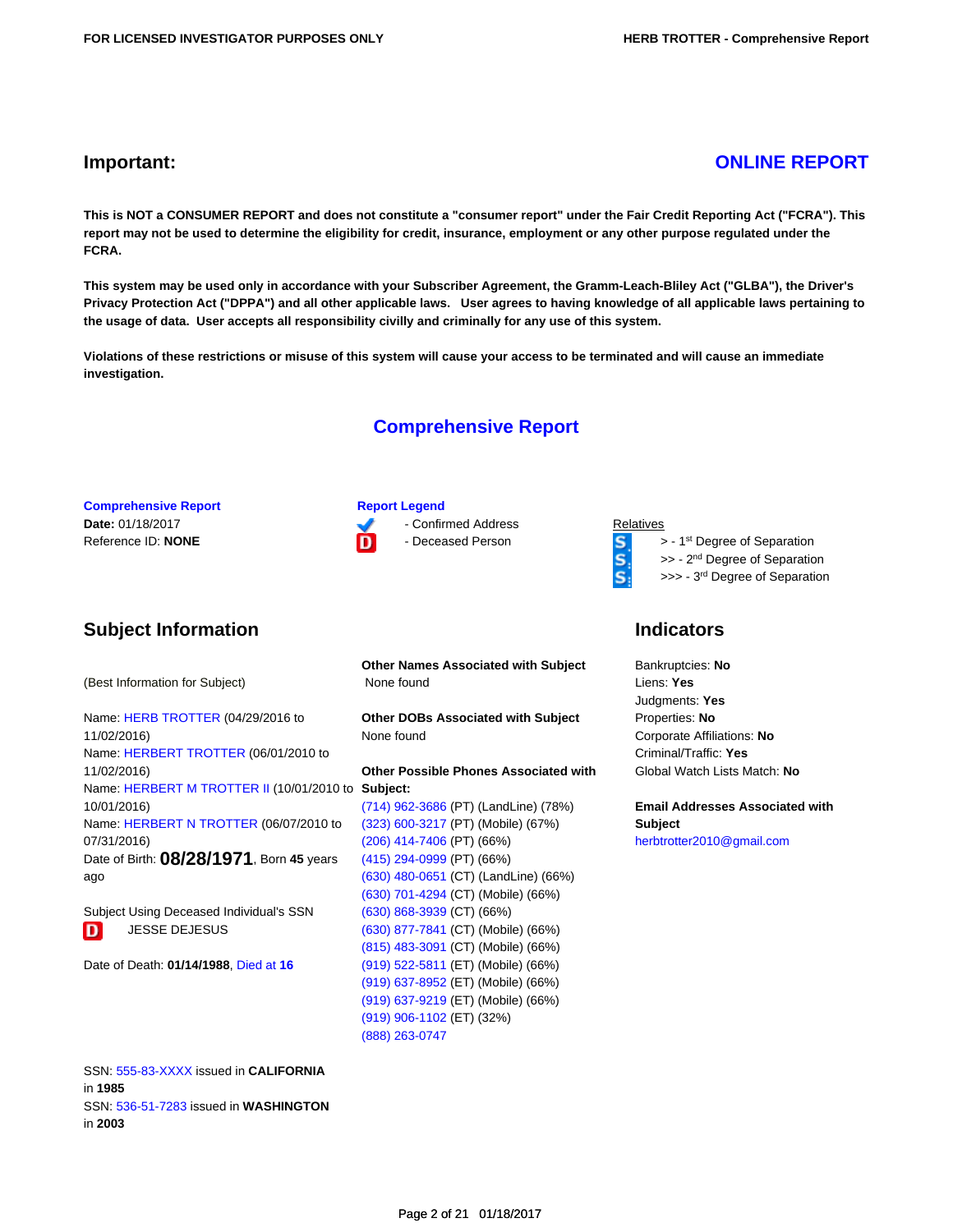Other Individuals Observed with shared SSN: [THOMAS EDWARD AGNEW](https://tloxp.tlo.com/search.php?action=search&type=PersonSearch&nonce=MTI5MzI2Njg1MjU4N2YwM2I0MGVjMTA0LjE2Mjc0NTA0&Token=G9TH-5R3T) **536-51-7283** Age: **116** [LATRICE MAYO](https://tloxp.tlo.com/search.php?action=search&type=PersonSearch&nonce=MTI5MzI2Njg1MjU4N2YwM2I0MGVjMTA0LjE2Mjc0NTA0&Token=PDK6-WY3H) **536-51-7283** Age: **<sup>42</sup>** [DONALD LOUIS BOYCE](https://tloxp.tlo.com/search.php?action=search&type=PersonSearch&nonce=MTI5MzI2Njg1MjU4N2YwM2I0MGVjMTA0LjE2Mjc0NTA0&Token=TXXR-VN3B) **536-51-7283** Age: **40** [CHRISTOPHER O DRAPER](https://tloxp.tlo.com/search.php?action=search&type=PersonSearch&nonce=MTI5MzI2Njg1MjU4N2YwM2I0MGVjMTA0LjE2Mjc0NTA0&Token=NNMN-9C3V) **536-51-7283** Age: **27** [TIMOTHY CRENSHAW](https://tloxp.tlo.com/search.php?action=search&type=PersonSearch&nonce=MTI5MzI2Njg1MjU4N2YwM2I0MGVjMTA0LjE2Mjc0NTA0&Token=PNP2-9X4T) **536-51-7283** [TYRELL WILBERT](https://tloxp.tlo.com/search.php?action=search&type=PersonSearch&nonce=MTI5MzI2Njg1MjU4N2YwM2I0MGVjMTA0LjE2Mjc0NTA0&Token=GYDK-KN12) **536-51-7283**

## <span id="page-2-0"></span>**Potential Subject Photos (None Found)**

## <span id="page-2-1"></span>**Comprehensive Report Summary**

Bankruptcies: **None found** Possible Phones: **21 found** Driver's License: **None found** Address(es) found: **16 found** Motor Vehicles Registered: **5 found** Criminal History: **4 found**

## <span id="page-2-2"></span>**Possible Criminal Records (4 Found)**

**WARNING - Due to the quality of Criminal data entry - Data displayed may not pertain to your Subject. Separate Criminal Search is highly suggested as well as independent verification of anything displayed on this system.**

| Name: HERB TROTTER                              | <b>Match Indicators</b>                  |  |  |
|-------------------------------------------------|------------------------------------------|--|--|
| <b>IDOB: Unavailable</b>                        |                                          |  |  |
| Address: 8480 HONEYCUTT RD STE 200, RALEIGH, NC | <b>O</b> Exact Match<br>First Name:      |  |  |
| 27615-2261 (WAKE COUNTY)                        | Middle Name: X Not Matched               |  |  |
| Gender: M                                       | Last Name:<br><b>O</b> Exact Match       |  |  |
| <b>Ethnicity: BLACK</b>                         | Date Of Birth: X Not Available On Record |  |  |
| Is Sex Offender: No                             | <b>Not Provided</b><br>Age:              |  |  |
| Source Name: ADMIN OFFICE OF COURTS             | Address:<br>$O$ Zip Matched (27615)      |  |  |
| Source State: NC                                | Height:<br><b>Not Provided</b>           |  |  |
|                                                 | Ethnicity:<br><b>Not Provided</b>        |  |  |
|                                                 |                                          |  |  |
|                                                 |                                          |  |  |
| Crime Details - 05/20/2014 - NC                 |                                          |  |  |
| OffenseDescription1: NOT SPECIFIED              | Charges Filed Date: 05/20/2014           |  |  |
| Case Number: 9102014CR 211421                   | Case Type: CRIMINAL                      |  |  |
|                                                 |                                          |  |  |

| <b>WARNING - Due to the quality of Criminal data entry - Data displayed may not pertain to your Subject.</b><br>Separate Criminal Search is highly suggested as well as independent verification of anything displayed on this system. |                         |  |  |
|----------------------------------------------------------------------------------------------------------------------------------------------------------------------------------------------------------------------------------------|-------------------------|--|--|
| Name: <b>HERBERT NORRIS TROTTER JR</b><br>ISSN: <b>xxxxx9984</b>                                                                                                                                                                       | <b>Match Indicators</b> |  |  |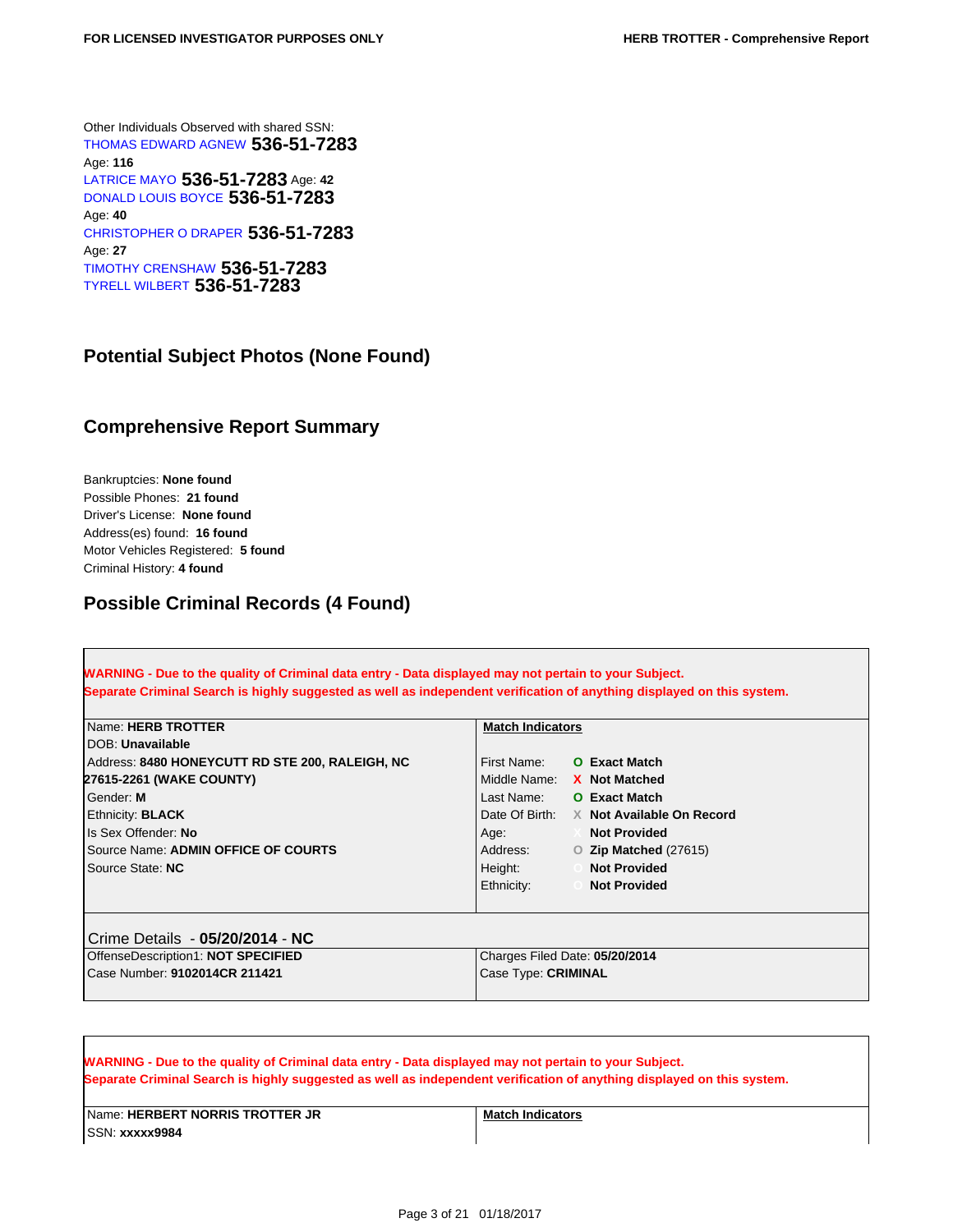#### **FOR LICENSED INVESTIGATOR PURPOSES ONLY <b>HERB TROTTER** - Comprehensive Report

Г

| DOB: 08/28/1971, Born 45 Years Ago                                       | First Name:                    | <b>O</b> Exact Match                         |  |
|--------------------------------------------------------------------------|--------------------------------|----------------------------------------------|--|
| Address: 7108 FALLS GLEN CT, RALEIGH, NC 27614-7174 (WAKE   Middle Name: |                                | O Middle Initial Matched (N - HERBERT NORRIS |  |
| COUNTY)                                                                  |                                | TROTTER)                                     |  |
| Gender: M                                                                | Last Name:                     | <b>O</b> Exact Match                         |  |
| Ethnicity: <b>BLACK</b>                                                  | Date Of Birth:                 | <b>O</b> Exact Match                         |  |
| Is Sex Offender: No                                                      | Age:                           | <b>Not Provided</b>                          |  |
| DL Number: 39567560                                                      | Address:                       | O Exact Match (7108 FALLS GLEN CT, RALEIGH,  |  |
| DL Issuing State: NC                                                     |                                | NC 27614)                                    |  |
| Source Name: ADMIN OFFICE OF COURTS                                      | Height:                        | <b>Not Provided</b>                          |  |
| Source State: NC                                                         | Ethnicity:                     | <b>Not Provided</b>                          |  |
|                                                                          |                                |                                              |  |
|                                                                          |                                |                                              |  |
| Crime Details - 02/19/2014 - NC                                          |                                |                                              |  |
| OffenseDescription1: NOT SPECIFIED                                       | Charges Filed Date: 02/19/2014 |                                              |  |
| Case Number: 9102014CR 204136                                            | Case Type: CRIMINAL            |                                              |  |
|                                                                          |                                |                                              |  |

,我们也不会有什么。""我们的人,我们也不会有什么?""我们的人,我们也不会有什么?""我们的人,我们也不会有什么?""我们的人,我们也不会有什么?""我们的人

| <b>WARNING</b> - Due to the quality of Criminal data entry - Data displayed may not pertain to your Subject.<br>Separate Criminal Search is highly suggested as well as independent verification of anything displayed on this system. |                                                                                                                                                                                                                                                                                                                                          |  |
|----------------------------------------------------------------------------------------------------------------------------------------------------------------------------------------------------------------------------------------|------------------------------------------------------------------------------------------------------------------------------------------------------------------------------------------------------------------------------------------------------------------------------------------------------------------------------------------|--|
| Name: HERBERT N TROTTER JR<br>DOB: 08/28/1971, Born 45 Years Ago<br>Gender: M<br>Is Sex Offender: No<br>Source Name: KANE COUNTY<br>Source State: IL                                                                                   | <b>Match Indicators</b><br>First Name:<br><b>O</b> Exact Match<br>Middle Name:<br><b>O</b> Exact Match<br><b>O</b> Exact Match<br>Last Name:<br>Date Of Birth: O Exact Match<br><b>Not Provided</b><br>Age:<br>$\sim$ 0<br>Address:<br>O Crime State Matched (IL)<br>Height:<br><b>Not Provided</b><br>Ethnicity:<br><b>Not Provided</b> |  |
| Crime Details - 09/21/2008 - KANE, IL                                                                                                                                                                                                  |                                                                                                                                                                                                                                                                                                                                          |  |
| OffenseDescription1: OPERATE UNINSURED MTR VEHICLE                                                                                                                                                                                     | Charges Filed Date: 09/23/2008                                                                                                                                                                                                                                                                                                           |  |
| Case Number: 2008TR081522<br>Crime County: KANE                                                                                                                                                                                        | Case Type: TRAFFIC<br>Offense Date: 09/21/2008                                                                                                                                                                                                                                                                                           |  |
| Status: CLOSED                                                                                                                                                                                                                         |                                                                                                                                                                                                                                                                                                                                          |  |
| Status Date: 11/13/2008                                                                                                                                                                                                                |                                                                                                                                                                                                                                                                                                                                          |  |
| Crime Type: TRAFFIC                                                                                                                                                                                                                    |                                                                                                                                                                                                                                                                                                                                          |  |
| Classification: U                                                                                                                                                                                                                      |                                                                                                                                                                                                                                                                                                                                          |  |
| Counts: 1                                                                                                                                                                                                                              |                                                                                                                                                                                                                                                                                                                                          |  |

| MARNING - Due to the quality of Criminal data entry - Data displayed may not pertain to your Subject.                  |                         |                                                     |  |
|------------------------------------------------------------------------------------------------------------------------|-------------------------|-----------------------------------------------------|--|
| Separate Criminal Search is highly suggested as well as independent verification of anything displayed on this system. |                         |                                                     |  |
|                                                                                                                        |                         |                                                     |  |
| <b>Name: HERBERT NORRIS TROTTER JR</b>                                                                                 | <b>Match Indicators</b> |                                                     |  |
| DOB: 08/28/1971, Born 45 Years Ago                                                                                     |                         |                                                     |  |
| Address: 7108 FALLS GLEN CT, RALEIGH, NC 27614-7174 (WAKE   First Name:                                                |                         | <b>O</b> Exact Match                                |  |
| COUNTY)                                                                                                                | Middle Name:            | <b>O</b> Middle Initial Matched (N - HERBERT NORRIS |  |
| Gender: M                                                                                                              |                         | TROTTER)                                            |  |
| Ethnicity: <b>BLACK</b>                                                                                                | Last Name:              | <b>O</b> Exact Match                                |  |
| Is Sex Offender: No                                                                                                    | Date Of Birth:          | <b>O</b> Exact Match                                |  |
| Source Name: ADMIN OFFICE OF COURTS                                                                                    | Age:                    | <b>Not Provided</b>                                 |  |
| Source State: NC                                                                                                       | Address:                | <b>O Exact Match (7108 FALLS GLEN CT, RALEIGH,</b>  |  |
|                                                                                                                        |                         | NC 27614)                                           |  |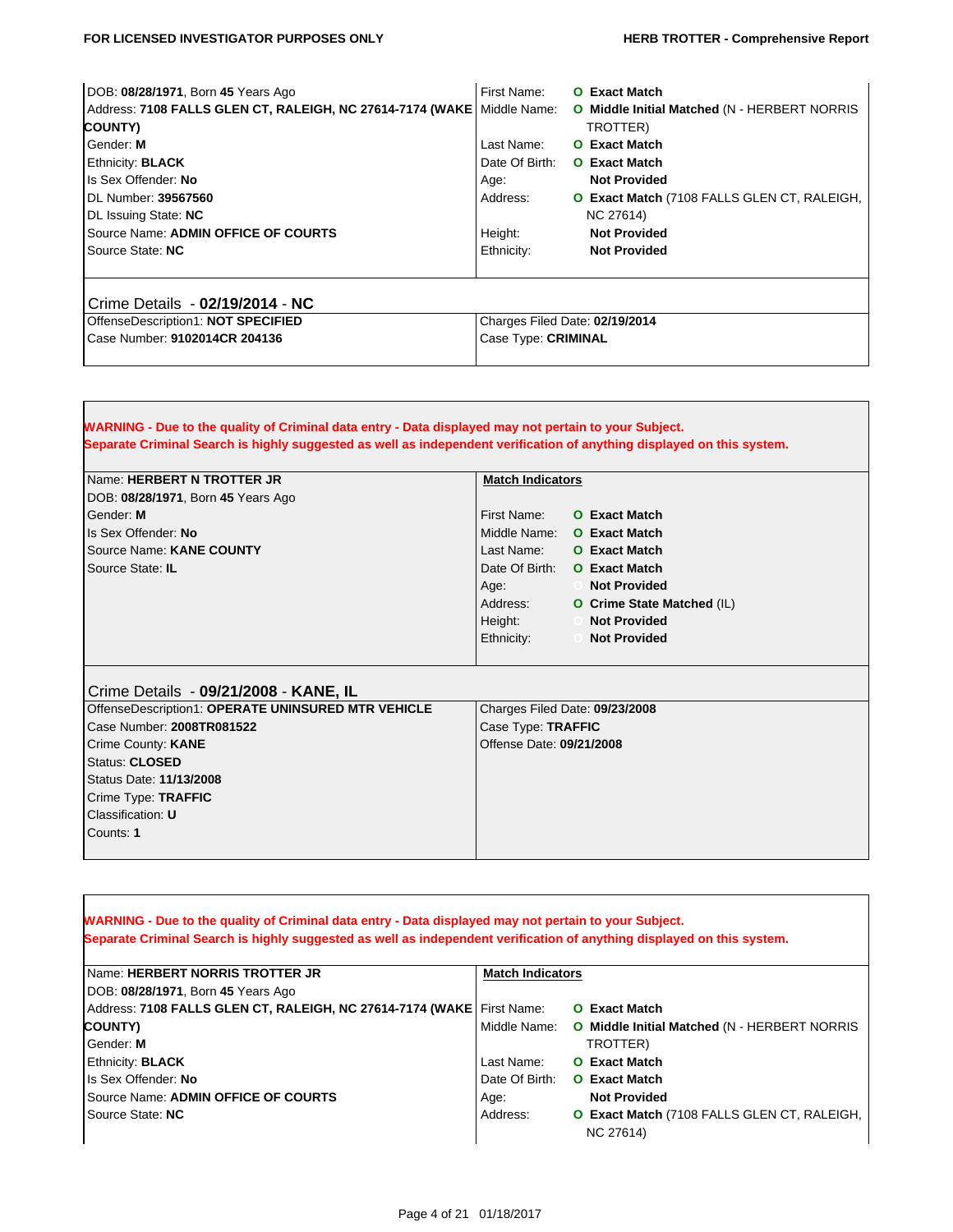|                                       | Height:<br>Ethnicity:          | <b>Not Provided</b><br><b>Not Provided</b> |
|---------------------------------------|--------------------------------|--------------------------------------------|
| Crime Details - 10/22/2012 - WAKE, NC |                                |                                            |
| OffenseDescription1: UNSPECIFIED      | Charges Filed Date: 10/22/2012 |                                            |
| Case Number: 01910WAKE2012CR762655    | Case Type: CR                  |                                            |
| County: WAKE                          |                                |                                            |
| Crime County: WAKE                    |                                |                                            |
|                                       |                                |                                            |

## <span id="page-4-0"></span>**Possible Employers (3 Found)**

Business Name: **BAKERENTERPRISES (12/08/2010 to 04/13/2016)** Phone: **(888) 263-0747 BAKERENTERPRISES** Address: **93 S JACKSON ST # S, SEATTLE, WA 98104 (King COUNTY)**

Business Name: **BAKER ENTERPRISES (12/08/2010)**

Business Name: **TALATON GROUP LLC** [\[ View Business Record \]](https://tloxp.tlo.com/search.php?action=search&type=FullBusinessSearch&nonce=MTI5MzI2Njg1MjU4N2YwM2I0MGVjMTA0LjE2Mjc0NTA0&BusinessToken=bKFwHxn5KFqwOJsLuaVEJRmbqxQdv6ypqGb2uvtyydwE%3D) Phone: **(919) 900-4852 (ET) TALATON GROUP LLC** Address: **8480 HONEYCUTT RD, RALEIGH, NC 27615 (Wake COUNTY)**

## <span id="page-4-1"></span>**Address Summary (16 Found)**

<span id="page-4-14"></span><span id="page-4-13"></span><span id="page-4-12"></span><span id="page-4-11"></span><span id="page-4-10"></span><span id="page-4-9"></span><span id="page-4-8"></span><span id="page-4-7"></span><span id="page-4-5"></span>[PO BOX 1449, WHEATON, IL 60187-1449 \(DUPAGE COUNTY\)](#page-4-6) (12/2011 to 01/17/2017) [548 MARKET ST, SAN FRANCISCO, CA 94104-5401 \(SAN FRANCISCO COUNTY\)](#page-4-3) (11/01/2010 to 01/05/2017) [821 COUNTRYSIDE DR, WHEATON, IL 60187-3220 \(DUPAGE COUNTY\)](#page-4-4) (10/2010 to 01/05/2017) [2321 SAINT PAULS SQ, RALEIGH, NC 27614-7051 \(WAKE COUNTY\)](#page-5-0) (12/2013 to 12/2016) [93 S JACKSON ST, SEATTLE, WA 98104-2818 \(KING COUNTY\)](#page-5-1) (03/2010 to 12/2016) [2009 MONTANA AVE, SANTA MONICA, CA 90403-2006 \(LOS ANGELES COUNTY\)](#page-5-2) (07/2016 to 07/2016) [8383 WILSHIRE BLVD STE 204, BEVERLY HILLS, CA 90211-2432 \(LOS ANGELES COUNTY\)](#page-5-3) (01/2016 to 06/22/2016) [8480 HONEYCUTT RD STE 200, RALEIGH, NC 27615-2261 \(WAKE COUNTY\)](#page-5-4) (11/2015 to 11/2015) [48 MARKET ST, ANTIOCH, IL 98104 \(CRAWFORD COUNTY\)](#page-5-5) (11/2010 to 03/2015) [7108 FALLS GLEN CT, RALEIGH, NC 27614-7174 \(WAKE COUNTY\)](#page-6-0) (03/2013 to 01/2014) [9071 GETTYSBURG DR, HUNTINGTON BEACH, CA 92646-3411 \(ORANGE COUNTY\)](#page-6-1) (12/13/2010 to 09/2013) [6001 S YOSEMITE ST APT F208, GREENWOOD VILLAGE, CO 80111-5163 \(ARAPAHOE COUNTY\)](#page-6-2) (10/01/2010 to 10/2012) [93 S JACKSON ST # 51918, SEATTLE, WA 98104-2818 \(KING COUNTY\)](#page-6-3) (12/09/2010 to 04/14/2012) [93 S JACKSON ST # 51, SEATTLE, WA 98104-2818 \(KING COUNTY\)](#page-6-4) (06/03/2011 to 06/03/2011) [8705 E KILAREA AVE, MESA, AZ 85209-5320 \(MARICOPA COUNTY\)](#page-7-4) (04/2010 to 06/2011) [PO BOX 81, PAPAALOA, HI 96780-0081 \(HAWAII COUNTY\)](#page-7-5) (12/2010 to 12/02/2010)

## <span id="page-4-21"></span><span id="page-4-20"></span><span id="page-4-19"></span><span id="page-4-18"></span><span id="page-4-17"></span><span id="page-4-16"></span><span id="page-4-15"></span><span id="page-4-2"></span>**Address Details (16 Found)**

<span id="page-4-6"></span>**PO BOX 1449, WHEATON IL 60187-1449 (DUPAGE COUNTY)** (12/2011 to 01/17/2017) [\[ Back to Summary](#page-4-5) ]

<span id="page-4-3"></span>**548 MARKET ST, SAN FRANCISCO CA 94104-5401 (SAN FRANCISCO COUNTY)** (11/01/2010 to 01/05/2017) [ [Back to Summary](#page-4-7) ]

 **10** Current Commercial Phones

 **1** Current Private Phone

<span id="page-4-4"></span>۳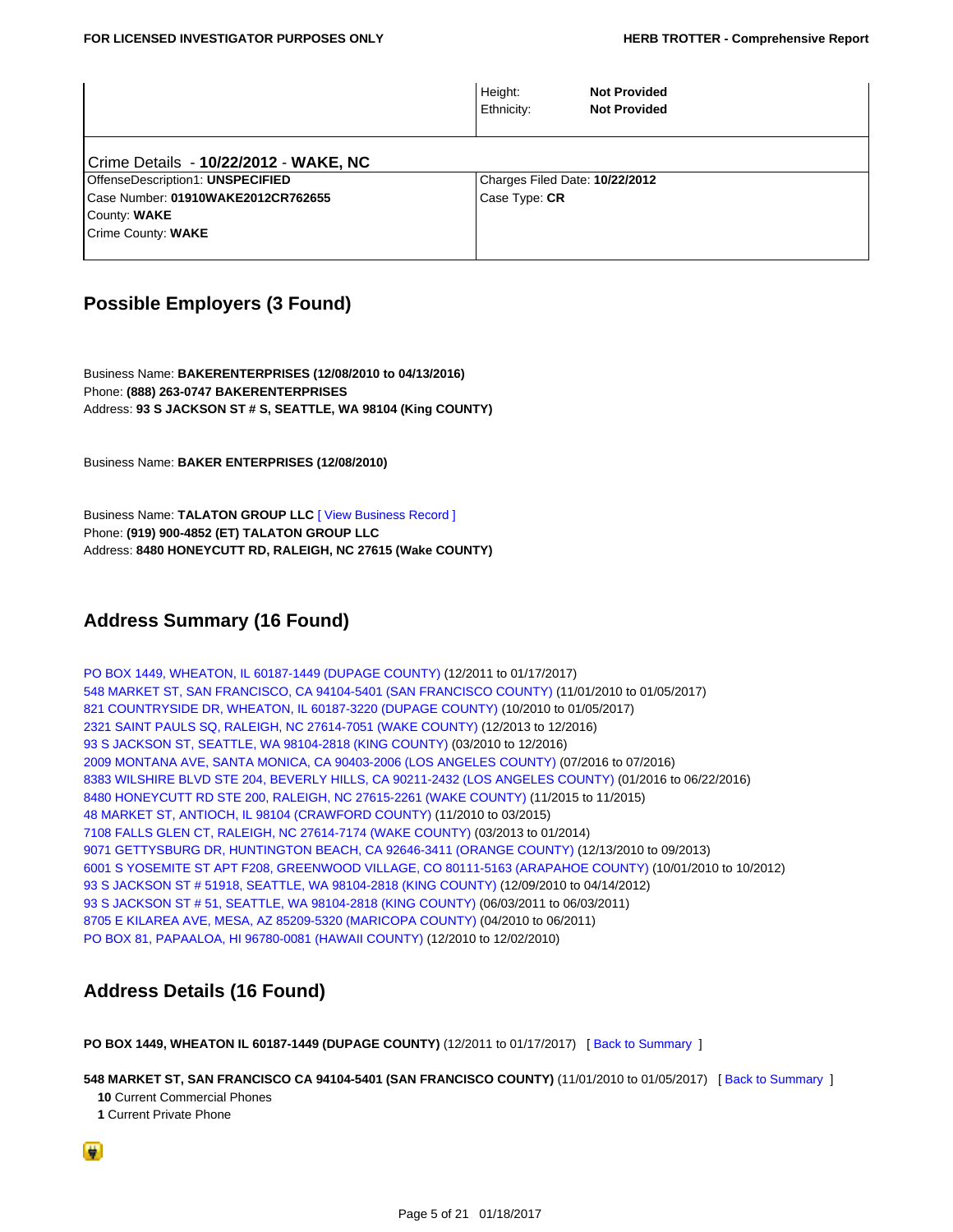**821 COUNTRYSIDE DR, WHEATON IL 60187-3220 (DUPAGE COUNTY)** (10/2010 to 01/05/2017) [\[ Back to Summary](#page-4-8) ] Subdivision Name: **DURABLE CONST HAWTHORNE RAN**

 Owner:  [HOMETOWN BUILDERS INC](https://tloxp.tlo.com/search.php?action=search&type=FullBusinessSearch&nonce=MTI5MzI2Njg1MjU4N2YwM2I0MGVjMTA0LjE2Mjc0NTA0&BusinessToken=bKFwHxn5KFqwOJsLuaVEJRoS8vbfaXZwIpKzB7ZvYpZo%3D)

 Purchase Date: **03/24/2005** Purchase Price: **\$310,000** Assessed Value: **\$306,050** Living Square Feet: **3,992** Land Square Feet: **17,517**

<span id="page-5-0"></span>

**2321 SAINT PAULS SQ, RALEIGH NC 27614-7051 (WAKE COUNTY)** (12/2013 to 12/2016) [ [Back to Summary](#page-4-9) ] Subdivision Name: **BEDFORD FALLS RIVER**

 **1** Current Private Phone Current Private Phone at address  **(919) 793-0141(ET)** - **BUCHANAN, JOE** Owner:  **EQUITY TRUST COMPANY CUSTODIAN** Purchase Date: **07/23/2015** Purchase Price: **\$256,500** Assessed Value: **\$253,738** Living Square Feet: **1,816**

Land Square Feet: **3,049**

<span id="page-5-1"></span>**93 S JACKSON ST, SEATTLE WA 98104-2818 (KING COUNTY)** (03/2010 to 12/2016) [\[ Back to Summary](#page-4-10) ]

 Address contains: **2 units 4** Current Commercial Phones Current Commercial Phones at address  **(360) 868-6424(PT)** - **BEDROCK SOFTWARE (206) 279-5708(PT)** - **BHIH INTERNATIONAL (206) 274-6246(PT)** - **FOCALPOINT BUSINESS COACHING (800) 568-7618** - **FREMONT LANCASTER (888) 368-9992** - **SEATTLE RESEARCH LABS INC.**

Owner:

<span id="page-5-2"></span>н

<span id="page-5-3"></span>₩

#### [TRINITY PARISH OF SEATTLE](https://tloxp.tlo.com/search.php?action=search&type=FullBusinessSearch&nonce=MTI5MzI2Njg1MjU4N2YwM2I0MGVjMTA0LjE2Mjc0NTA0&BusinessToken=bKFwHxn5KFqwOJsLuaVEJRgtF3jalxs3nrUOlV1Ubvrs%3D)

 Purchase Date: **10/10/2012** Purchase Price: **\$300,000** Assessed Value: **\$429,000** Living Square Feet: **934** Land Square Feet: **9,600**

**2009 MONTANA AVE, SANTA MONICA CA 90403-2006 (LOS ANGELES COUNTY)** (07/2016 to 07/2016) [\[ Back to Summary](#page-4-11) ] Subdivision Name: **GILLETTES REGENT SQUARE**

 Owner: **DAVID PACKO** [\[ View Person Record \]](https://tloxp.tlo.com/search.php?action=search&type=PersonSearch&nonce=MTI5MzI2Njg1MjU4N2YwM2I0MGVjMTA0LjE2Mjc0NTA0&Token=1LF1-1D4D) Purchase Date: **09/11/2006** Purchase Price: **\$969,500** Assessed Value: **\$2,191,721** Living Square Feet: **4,400** Land Square Feet: **3,840**

**8383 WILSHIRE BLVD STE 204, BEVERLY HILLS CA 90211-2432 (LOS ANGELES COUNTY)** (01/2016 to 06/22/2016) [\[ Back to](#page-4-12) [Summary](#page-4-12) ]

 Address contains: **128 suites, 2 units 117** Current Commercial Phones  **5** Current Private Phones

<span id="page-5-5"></span><span id="page-5-4"></span>**8480 HONEYCUTT RD STE 200, RALEIGH NC 27615-2261 (WAKE COUNTY)** (11/2015 to 11/2015) [ [Back to Summary](#page-4-13) ] Address contains: **11 suites**

 **15** Current Commercial Phones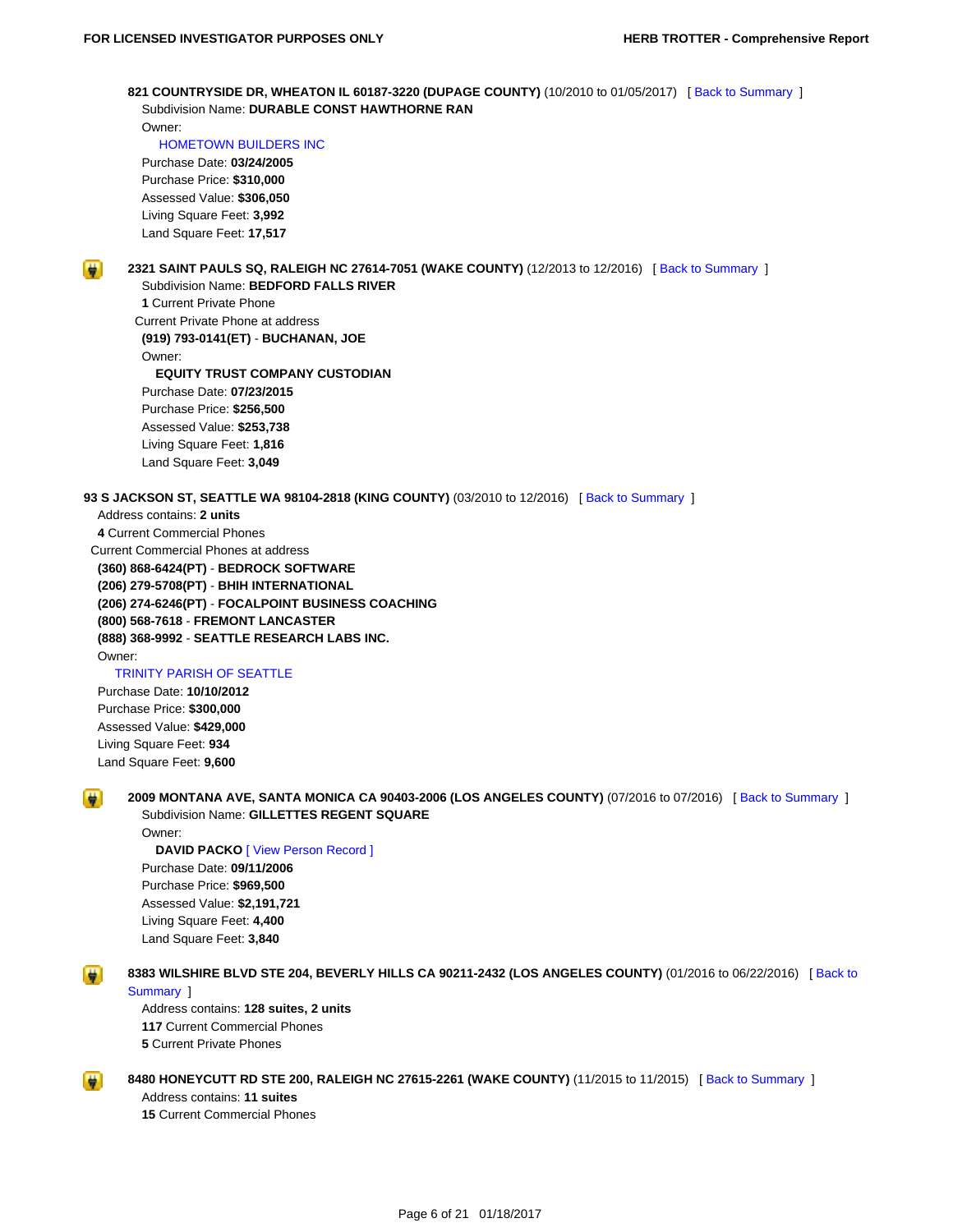#### **48 MARKET ST, ANTIOCH IL 98104 (CRAWFORD COUNTY)** (11/2010 to 03/2015) [ [Back to Summary](#page-4-14) ]

<span id="page-6-0"></span> $\rightarrow$ 

**7108 FALLS GLEN CT, RALEIGH NC 27614-7174 (WAKE COUNTY)** (03/2013 to 01/2014) [ [Back to Summary](#page-4-15) ] Subdivision Name: **FALLS VIEW**

 Owners: **GERILYN L HUNT** [\[ View Person Record \]](https://tloxp.tlo.com/search.php?action=search&type=PersonSearch&nonce=MTI5MzI2Njg1MjU4N2YwM2I0MGVjMTA0LjE2Mjc0NTA0&Token=KMCR-M13V) **SHELBY J HALL** [\[ View Person Record \]](https://tloxp.tlo.com/search.php?action=search&type=PersonSearch&nonce=MTI5MzI2Njg1MjU4N2YwM2I0MGVjMTA0LjE2Mjc0NTA0&Token=91HC-H83W) Purchase Date: **07/30/2014** Purchase Price: **\$675,000** Assessed Value: **\$687,236** Living Square Feet: **5,089** Land Square Feet: **129,373**

<span id="page-6-1"></span>**9071 GETTYSBURG DR, HUNTINGTON BEACH CA 92646-3411 (ORANGE COUNTY)** (12/13/2010 to 09/2013) [ [Back to Summary](#page-4-16) ] Owner:

 **MAXIMO R MENDOZA** [\[ View Person Record \]](https://tloxp.tlo.com/search.php?action=search&type=PersonSearch&nonce=MTI5MzI2Njg1MjU4N2YwM2I0MGVjMTA0LjE2Mjc0NTA0&Token=GL6X-8T4F) Assessed Value: **\$149,677** Living Square Feet: **1,446** Land Square Feet: **6,100**

<span id="page-6-2"></span>



Above Pictures for: **6001 S YOSEMITE ST APT A204** Subdivision Name: **HERMITAGE GREENWOOD VILLAGE** Address contains: **143 apartments 1** Current Commercial Phone  **24** Current Private Phones Current Commercial Phone at address  **(303) 881-6180(MT)** - **ABEYTA STREET ACCURATE PROCESS SERVICES, INC,** Owners:  **GREGORY B MCCLINTOCK** [\[ View Person Record \]](https://tloxp.tlo.com/search.php?action=search&type=PersonSearch&nonce=MTI5MzI2Njg1MjU4N2YwM2I0MGVjMTA0LjE2Mjc0NTA0&Token=WVKY-B43K) **VICKI J MCCLINTOCK** [\[ View Person Record \]](https://tloxp.tlo.com/search.php?action=search&type=PersonSearch&nonce=MTI5MzI2Njg1MjU4N2YwM2I0MGVjMTA0LjE2Mjc0NTA0&Token=1GFL-L14G) Purchase Date: **06/02/2015** Purchase Price: **\$275,000** Assessed Value: **\$11,534** Living Square Feet: **1,315** Land Square Feet: **436**

<span id="page-6-3"></span>**93 S JACKSON ST # 51918, SEATTLE WA 98104-2818 (KING COUNTY)** (12/09/2010 to 04/14/2012) [ [Back to Summary](#page-4-18) ]

 Address contains: **2 units 4** Current Commercial Phones Current Commercial Phones at address  **(360) 868-6424(PT)** - **BEDROCK SOFTWARE (206) 279-5708(PT)** - **BHIH INTERNATIONAL (206) 274-6246(PT)** - **FOCALPOINT BUSINESS COACHING (800) 568-7618** - **FREMONT LANCASTER (888) 368-9992** - **SEATTLE RESEARCH LABS INC.**

<span id="page-6-4"></span>**93 S JACKSON ST # 51, SEATTLE WA 98104-2818 (KING COUNTY)** (06/03/2011 to 06/03/2011) [\[ Back to Summary](#page-4-19) ] Address contains: **2 units**

 **4** Current Commercial Phones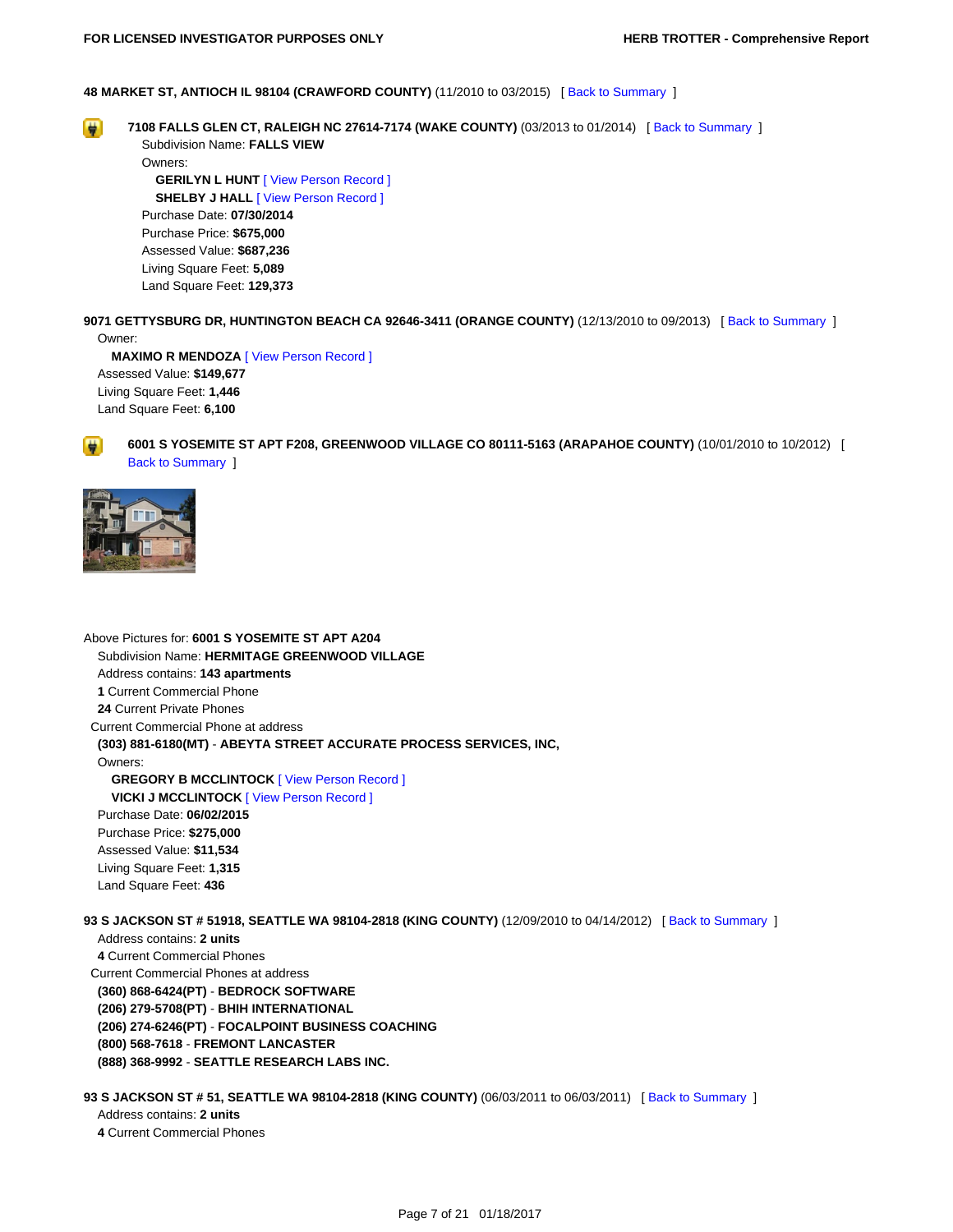Current Commercial Phones at address  **(360) 868-6424(PT)** - **BEDROCK SOFTWARE (206) 279-5708(PT)** - **BHIH INTERNATIONAL (206) 274-6246(PT)** - **FOCALPOINT BUSINESS COACHING (800) 568-7618** - **FREMONT LANCASTER (888) 368-9992** - **SEATTLE RESEARCH LABS INC.**

<span id="page-7-4"></span>**8705 E KILAREA AVE, MESA AZ 85209-5320 (MARICOPA COUNTY)** (04/2010 to 06/2011) [ [Back to Summary](#page-4-20) ] **H**  Subdivision Name: **BARRINGTON ESTATES AMD** Owner:  **DAVID B HOUSEL** [\[ View Person Record \]](https://tloxp.tlo.com/search.php?action=search&type=PersonSearch&nonce=MTI5MzI2Njg1MjU4N2YwM2I0MGVjMTA0LjE2Mjc0NTA0&Token=P895-V53J) Purchase Date: **04/13/2005** Purchase Price: **\$229,900** Assessed Value: **\$13,520**

Living Square Feet: **1,915**

Land Square Feet: **3,376**

**PO BOX 81, PAPAALOA HI 96780-0081 (HAWAII COUNTY)** (12/2010 to 12/02/2010) [\[ Back to Summary](#page-4-21) ]

## <span id="page-7-0"></span>**Cities History (11 Found)**

<span id="page-7-5"></span> $\blacksquare$ 

 WHEATON, IL (DUPAGE COUNTY) (10/2010 to 11/02/2016) RALEIGH, NC (WAKE COUNTY) (03/2013 to 10/2016) SEATTLE, WA (KING COUNTY) (03/2010 to 10/2016) SANTA MONICA, CA (LOS ANGELES COUNTY) (07/2016 to 07/2016) BEVERLY HILLS, CA (LOS ANGELES COUNTY) (01/2016 to 06/22/2016) SAN FRANCISCO, CA (SAN FRANCISCO COUNTY) (11/2010 to 01/2016) ANTIOCH, IL (CRAWFORD COUNTY) (11/2010 to 03/2015) HUNTINGTON BEACH, CA (ORANGE COUNTY) (12/13/2010 to 09/2013) GREENWOOD VILLAGE, CO (ARAPAHOE COUNTY) (10/01/2010 to 10/2012) MESA, AZ (MARICOPA COUNTY) (04/2010 to 06/2011) PAPAALOA, HI (HAWAII COUNTY) (12/2010 to 12/02/2010)

## <span id="page-7-1"></span>**Counties History (10 Found)**

DUPAGE, IL (10/2010 to 11/02/2016) WAKE, NC (03/2013 to 10/2016) KING, WA (03/2010 to 10/2016) LOS ANGELES, CA (01/2016 to 07/2016) SAN FRANCISCO, CA (11/2010 to 01/2016) CRAWFORD, IL (11/2010 to 03/2015) ORANGE, CA (12/13/2010 to 09/2013) ARAPAHOE, CO (10/01/2010 to 10/2012) MARICOPA, AZ (04/2010 to 06/2011) HAWAII, HI (12/2010 to 12/02/2010)

## <span id="page-7-2"></span>**Driver's License Information (None Found)**

## <span id="page-7-3"></span>**Professional Affiliations (None Found)**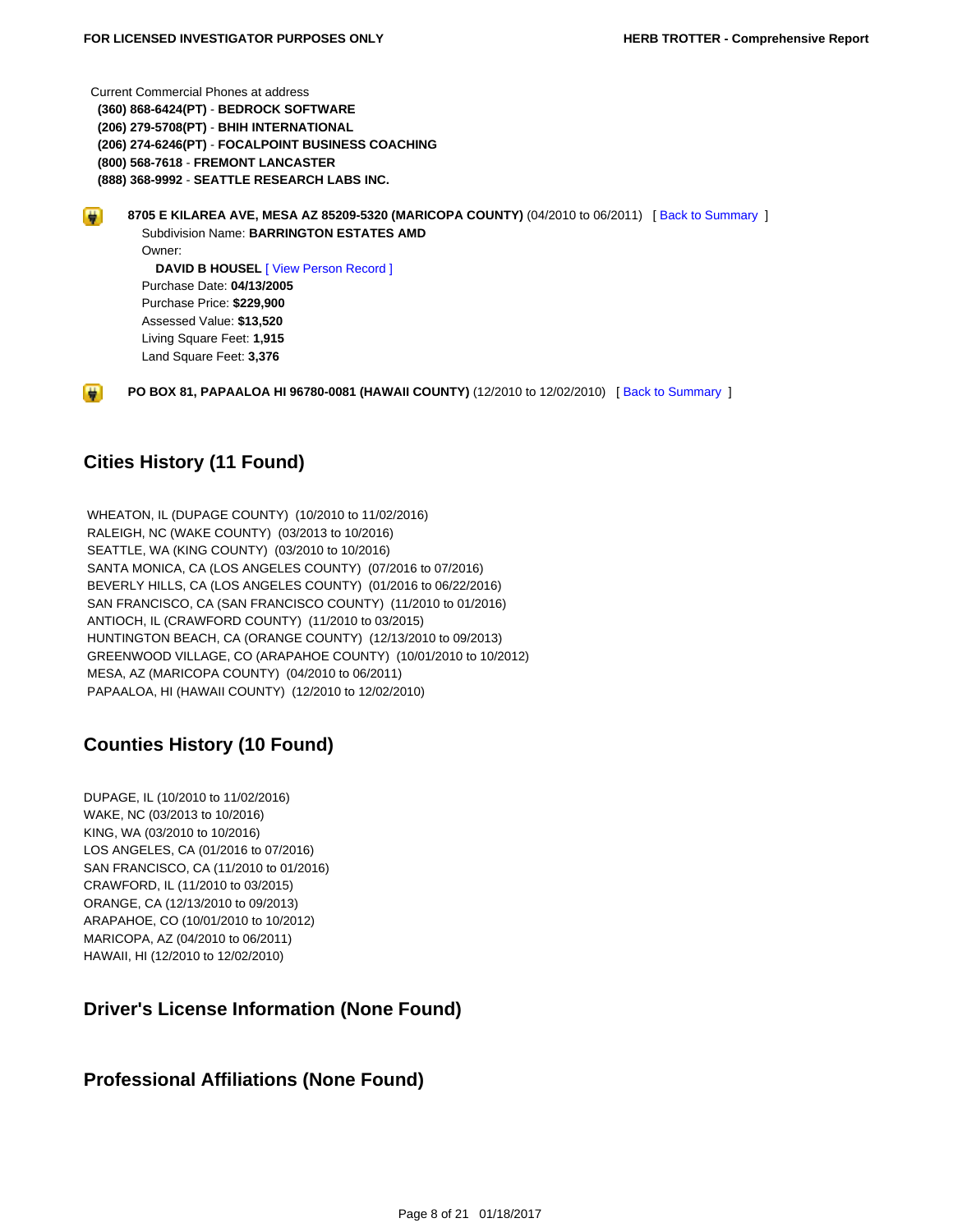## **Professional Licenses (None Found)**

## <span id="page-8-1"></span>**Bankruptcy Records (None Found)**

## <span id="page-8-2"></span>**Liens (1 Found)**

 Recording Date: **05/17/2013** Tax Lien Date: **05/03/2013 HERBERT TROTTER**<sup>[\[ View Person Record \]](https://tloxp.tlo.com/search.php?action=search&type=PersonSearch&nonce=MTI5MzI2Njg1MjU4N2YwM2I0MGVjMTA0LjE2Mjc0NTA0&Token=B62X-R43W)</sup> Address: **821 COUNTRYSIDE DR, WHEATON, IL 60187-3220 (DuPage COUNTY)** Filing County: **DuPage, IL** Lien Issuing Agency: **ILLINOIS DEPARTMENT OF REVENUE** Total Lien Amount: **\$2,118** Deed Category Type: **Placement** Damar Document Type: **State Tax Lien** Tax Lien Serial Lien Certificate Number: **1960938** Kind Of Tax: **INDIVIDUAL INCOME TAX** Tax Period Minimum: **12/31/2006** Tax Period Maximum: **12/31/2009**

## <span id="page-8-3"></span>**Judgments (2 Found)**

#### **HERBERT M TROTTER**<sup>[</sup> View Person Record ] Address: **821 COUNTRYSIDE DR, WHEATON, IL 60187-3220 (DuPage COUNTY)** Filing County: **DuPage, IL** Filing Type: **CIVIL JUDGMENT** Plaintiff: **HOMETOWN BUILDERS INC** Court Case Number: **10LM2908** Total Judgment Amount: **\$32,450** Court: **DU PAGE LAW MAGISTRATE COURT(ILDUXM1)** Court Address: **505 N. COUNTY FARM RD, WHEATON, IL 60187 (DuPage COUNTY)** Court Phone: **(630) 682-7100** Filing Date: **09/29/2010**

#### **HERBERT M TROTTER**[\[ View Person Record \]](https://tloxp.tlo.com/search.php?action=search&type=PersonSearch&nonce=MTI5MzI2Njg1MjU4N2YwM2I0MGVjMTA0LjE2Mjc0NTA0&Token=B62X-R43W)

 Address: **821 COUNTRYSIDE DR, WHEATON, IL 60187-3220 (DuPage COUNTY)** Filing County: **DuPage, IL** Filing Type: **CIVIL NEW FILING** Plaintiff: **HOMETOWN BUILDERS INC** Court Case Number: **10LM2908** Total Judgment Amount: **\$18,200** Court: **DU PAGE LAW MAGISTRATE COURT(ILDUXM1)** Court Address: **505 N. COUNTY FARM RD, WHEATON, IL 60187 (DuPage COUNTY)** Court Phone: **(630) 682-7100** Filing Date: **08/19/2010**

## <span id="page-8-4"></span><span id="page-8-0"></span>**Current Property Deeds (None Found)**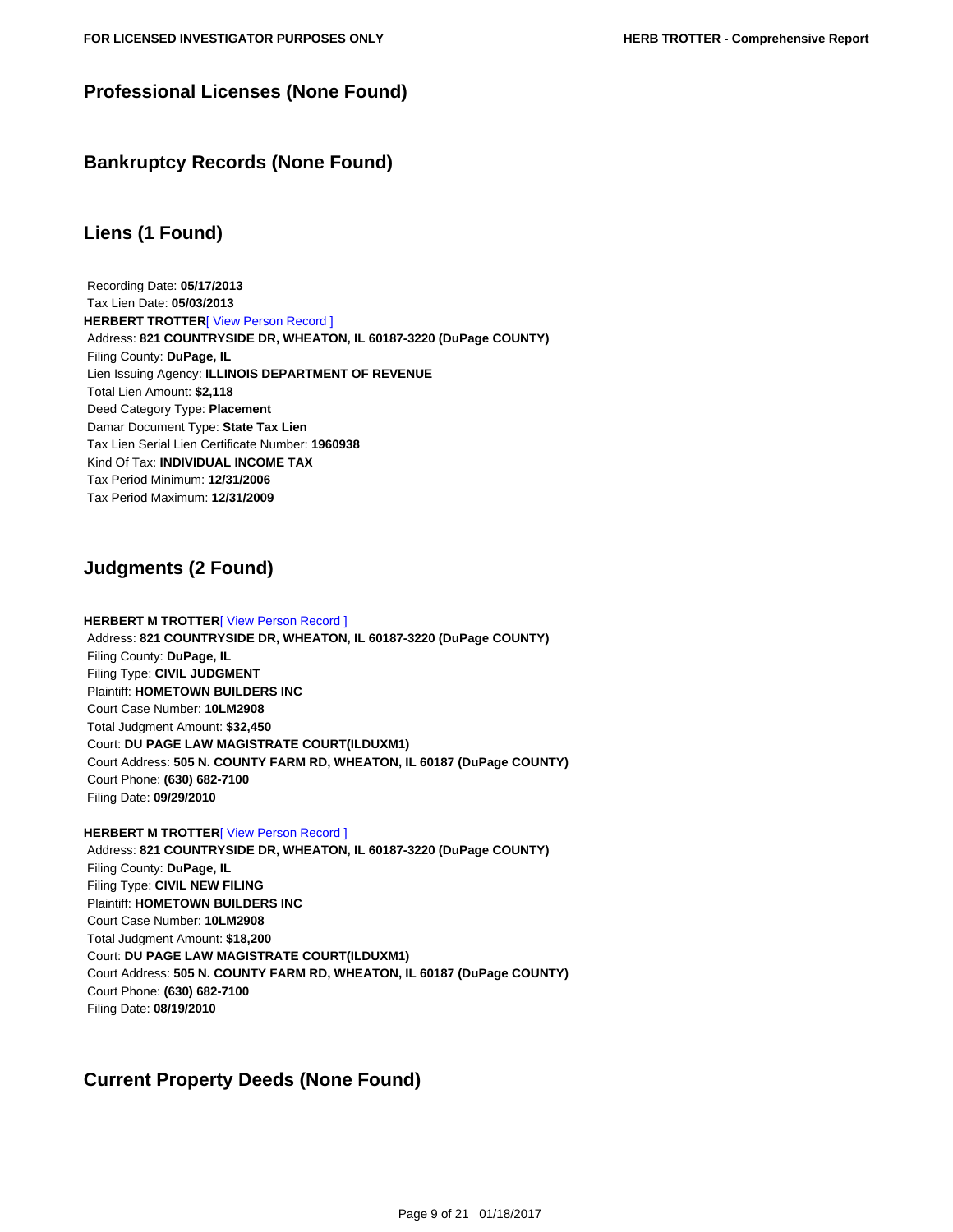**Past Property Deeds (None Found)**

<span id="page-9-1"></span>**Property Foreclosures (None Found)**

<span id="page-9-2"></span>**Property Assessments (None Found)**

<span id="page-9-3"></span>**Evictions (None Found)**

<span id="page-9-4"></span>**Current Vehicle Information (None Found)**

## <span id="page-9-5"></span>**Past Vehicle Information (5 Found)**

#### Registered: N/A

**2013 LAND ROVER** -Series: **HSE** -Model: **RANGE ROVER** VIN: [SALGS2DFXDA101106](https://tloxp.tlo.com/search.php?action=search&type=VehicleSearch2&sd%5B%5D=NxCs6smNYfE5%2BurSKMw2tjiePxPMDQUQOCEstb2%2BJE2rfZX7gAhEwnn3%2BNEspzz1MQU1wqNDgbUyoDfmT7ZsAq%2BCBTQ%2BDwAJ%2BvySb0Ct%2BTvu6nn%2FUJH%2Bx8cTJTTwFkJTT7ush3tdajPhrWm267FXUp5BX756LuC7jcXN65vC4vs%3D&nonce=MTI5MzI2Njg1MjU4N2YwM2I0MGVjMTA0LjE2Mjc0NTA0) Body Style: **SUV 4 Door 5P** -Vehicle Type: **Truck** Weight: **4850** lbs -Length: **196.8**" Color: **White**

Doors: **4** MSRP: **\$87,650** Plant: **SOLIHULL, ENGLAND** Restraint Type: **DUAL FRONT AND SIDE AIRBAGS WITH PASSENGER SENSING DEACTIVATION, DRIVER SIDE KNEE AIRBAG, AND FRONT AND REAR SIDE CURTAIN AIRBAGS.** Gross Vehicle Weight Range: **7001-8000** Gross Vehicle Weight Rating: **7055** Height: **72.3** Width: **87.4** Wheel Base: **115** Wheel Dimensions: **20.0** Max Payload: **1290** Drive Type: **4X4** Fuel:**GAS 23 Gallon** Engine:**5.0L V8 NATURALLY ASPIRATED** Transmission: **8 Speed AUTOMATIC**





**Most Current Owner/Registrant/Lien Information**

**Title Holders**

<span id="page-9-0"></span>**HERBERT NORRIS TROTTER JR | View Person Record | 2321 SAINT PAULS SQ, RALEIGH, NC 27614-7051 (WAKE COUNTY)**

**Registrant HERBERT NORRIS TROTTER JR [\[ View Person Record \]](https://tloxp.tlo.com/search.php?action=search&type=PersonSearch&nonce=MTI5MzI2Njg1MjU4N2YwM2I0MGVjMTA0LjE2Mjc0NTA0&Token=B62X-R43W)** 

**Addresses Registered to While owned by HERBERT NORRIS TROTTER JR**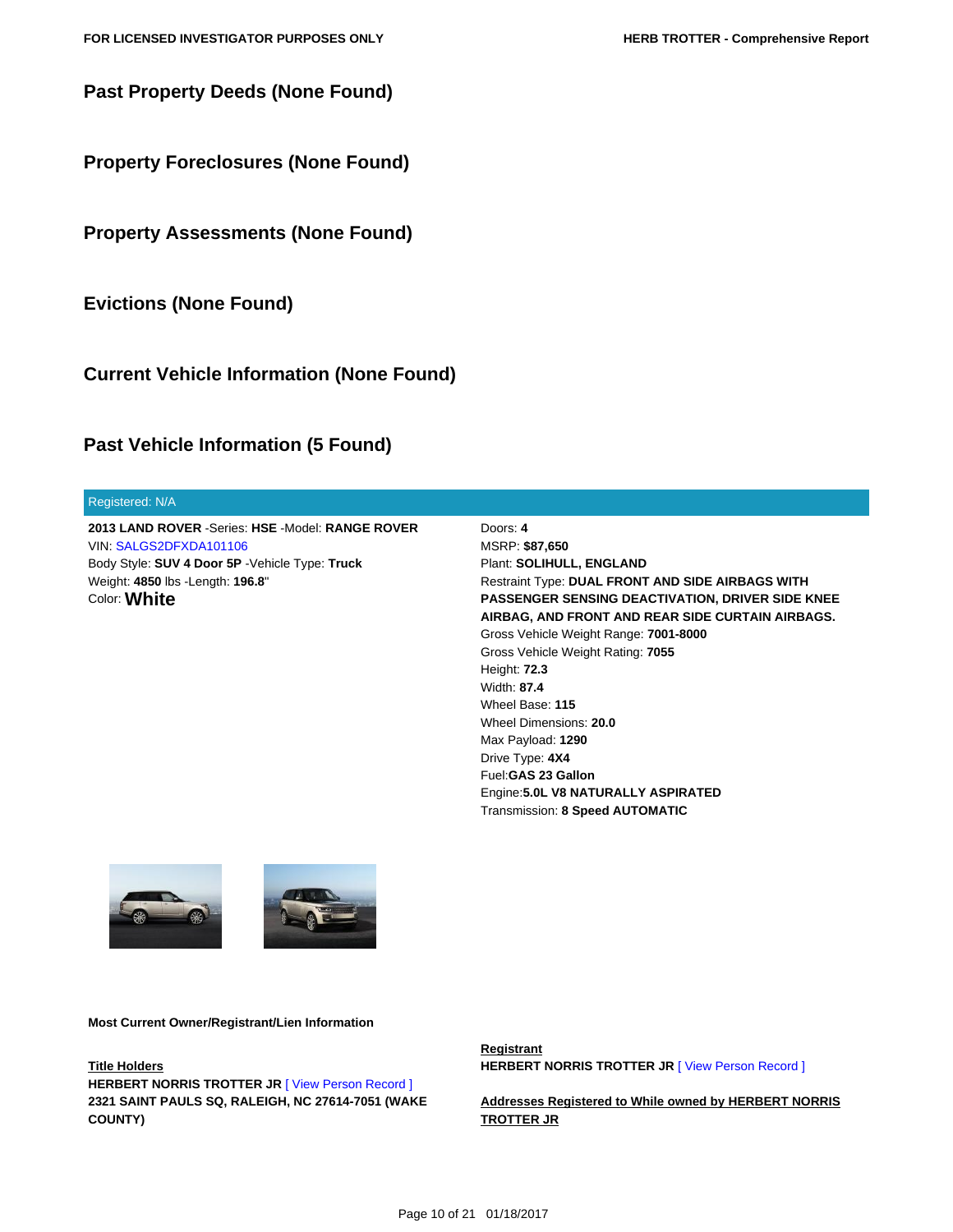Title Number: **778493143088079** State Titled In: **NC** Original Title Date: **11/04/2014** Title Transfer Date: **11/04/2014**

#### **Lien Holders ALLEGACY FEDERAL CREDIT UNION**

**Lessors**

**None Found**

**Previous Owner/Registrant/Lien Information - 12/21/2012 to 06/14/2014**

#### **Title Holders**

**DAVID NEIL MACRAE** [\[ View Person Record \]](https://tloxp.tlo.com/search.php?action=search&type=PersonSearch&nonce=MTI5MzI2Njg1MjU4N2YwM2I0MGVjMTA0LjE2Mjc0NTA0&Token=BN8X-TC3M) **PO BOX 1786, NOKOMIS, FL 34274-1786 (SARASOTA COUNTY)** DOB: **06/1955** Title Number: **0110727141** State Titled In: **FL** Original Title Date: **01/10/2013** Title Transfer Date: **01/10/2013**

#### **Lien Holders JPMORGAN CHASE**

**JPMORGAN CHASE BANK, NA PO BOX 901033, FORT WORTH, TX 76101-2033 (TARRANT COUNTY)**

**Lessors None Found Title Holders DAVID NEIL MACRAE** [\[ View Person Record \]](https://tloxp.tlo.com/search.php?action=search&type=PersonSearch&nonce=MTI5MzI2Njg1MjU4N2YwM2I0MGVjMTA0LjE2Mjc0NTA0&Token=BN8X-TC3M) **503 CASEY KEY RD, NOKOMIS, FL 34275-3308 (SARASOTA COUNTY) PO BOX 1786, NOKOMIS, FL 34274-1786 (SARASOTA COUNTY)** DOB: **06/1955** Title Number: **0110565371** State Titled In: **FL** Original Title Date: **12/21/2012** Title Transfer Date: **12/21/2012**

**Lien Holders JPMORGAN CHASE BANK, NA PO BOX 901033, FORT WORTH, TX 76101-2033 (TARRANT COUNTY)**

**JPMORGAN CHASE**

**Lessors None Found**

#### Registered: 07/05/2011 to 07/31/2015

**2011 HONDA** -Series: **TOURING** -Model: **ODYSSEY** VIN: [5FNRL5H95BB077076](https://tloxp.tlo.com/search.php?action=search&type=VehicleSearch2&sd%5B%5D=GNs0g%2FIz4Yp64QZjyiiAQAY%2BmGf%2BssfkVWBLWiBmhh06O7O9pjMQA5RFPqz1KKJ37eyCYJRbtiDcJibNocQ0YOvNjWV71Ur%2FaJtcWfPGevCc7FbcLjoGuA5hqhE9WPOch1oPWvNIb3A7jNbJo2eSwMBWKEJLkun7%2FfpsJQpVOL0%3D&nonce=MTI5MzI2Njg1MjU4N2YwM2I0MGVjMTA0LjE2Mjc0NTA0)

Doors: **4** MSRP: **\$41,030**

**Registrant DAVID NEIL MACRAE** [\[ View Person Record \]](https://tloxp.tlo.com/search.php?action=search&type=PersonSearch&nonce=MTI5MzI2Njg1MjU4N2YwM2I0MGVjMTA0LjE2Mjc0NTA0&Token=BN8X-TC3M) Registered: **12/21/2012** to **06/14/2014** DOB: **06/1955**

**2321 SAINT PAULS SQ, RALEIGH, NC 27614-7051 (WAKE**

**COUNTY)**

**Addresses Registered to While owned by DAVID NEIL MACRAE PO BOX 1786, NOKOMIS, FL 34274-1786 (SARASOTA COUNTY) (12/21/2012 to 05/16/2013) 503 CASEY KEY RD, NOKOMIS, FL 34275-3308 (SARASOTA COUNTY) (12/21/2012)**

**Vehicle Tag History** License Plate: **[FL BBIM06](https://tloxp.tlo.com/search.php?action=search&type=VehicleSearch2&sd%5B%5D=u7zC4I5ZA%2B7cEXWFkGcB%2BP0qnz%2FvgrxPWqi%2FgMF9DFug%2FER%2FZWzncHX4Iz8GVDha5%2B6%2BfdJayAmpP2vpwM1F%2FgiH2R4JyQC4SkzQwlFO%2B4ZNhprxk85r6WRClb3Gd%2FL8s56maXgnWv2lSsRWXni7LHFoODASPDvvSfGp49zR8KI%3D&nonce=MTI5MzI2Njg1MjU4N2YwM2I0MGVjMTA0LjE2Mjc0NTA0)** Valid from: **(12/21/2012 to 06/14/2014)**

Page 11 of 21 01/18/2017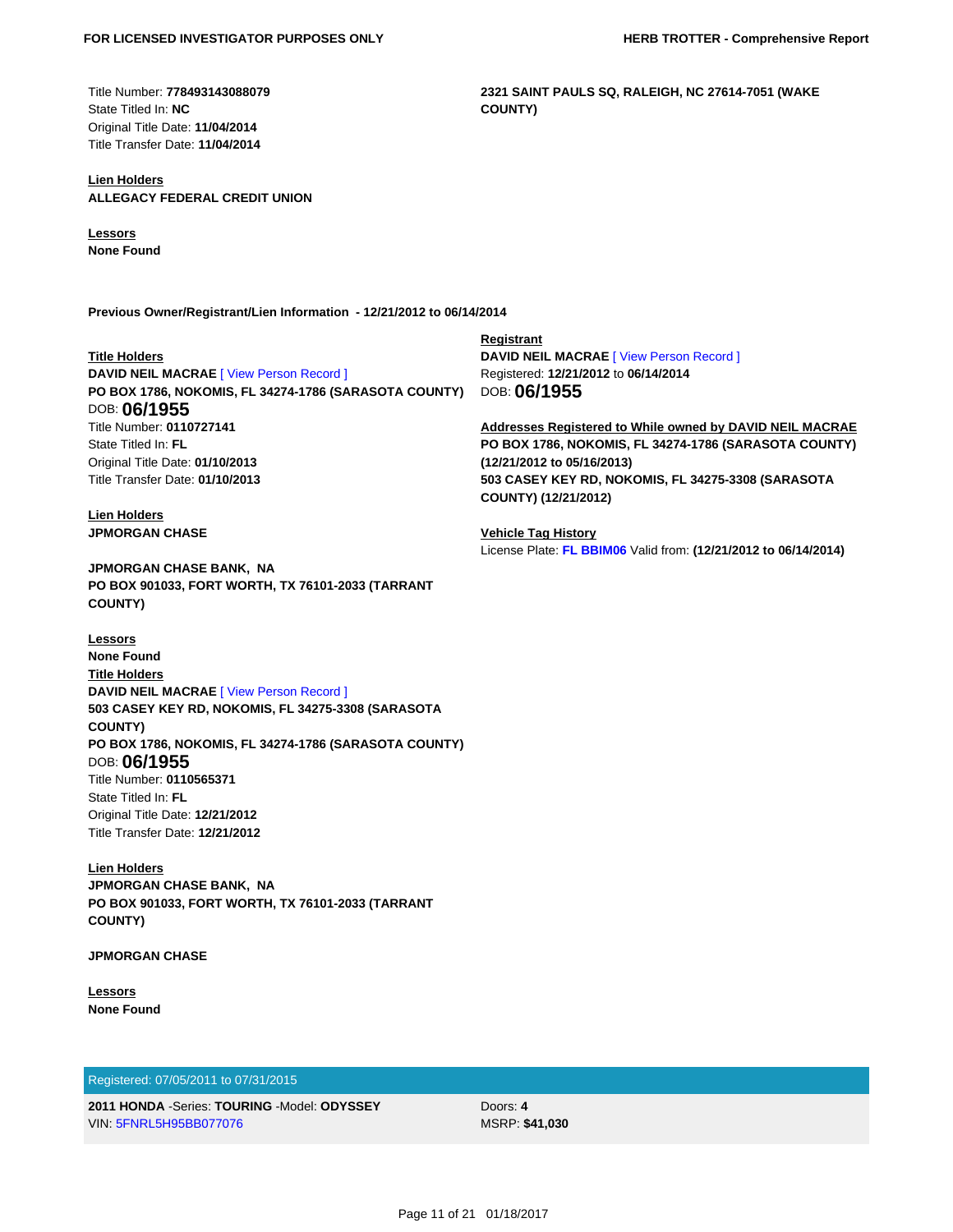Body Style: **MINI-VAN** -Vehicle Type: **Truck** Weight: **4541** lbs -Length: **202.9**" Colors: **22 and 22** Most Current Tag #: **IL S290185** Valid from: **(07/26/2013 to 07/31/2015)**

Plant: **LINCOLN, ALABAMA** Restraint Type: **DRIVER AND FRONT PASSENGER FRONT AND SIDE IMPACT AIRBAGS WITH OCCUPANT SENSING DEACTIVATION, AND FRONT, REAR AND THIRD ROW SIDE CURTAIN AIRBAGS WITH ROLLOVER SENSOR** Height: **68.4** Width: **91.5** Wheel Base: **118.1** Wheel Dimensions: **18.0 X 7.0** Drive Type: **FWD** Fuel:**GAS 21 Gallon** Engine:**3.5L V6 NATURALLY ASPIRATED** Transmission: **6 Speed AUTOMATIC**









**Most Current Owner/Registrant/Lien Information - 07/05/2011 to 07/31/2015**

#### **Title Holders**

**HERBERT TROTTER** [\[ View Person Record \]](https://tloxp.tlo.com/search.php?action=search&type=PersonSearch&nonce=MTI5MzI2Njg1MjU4N2YwM2I0MGVjMTA0LjE2Mjc0NTA0&Token=T8KT-YF3F) **821 COUNTRYSIDE DR, WHEATON, IL 60187-3220 (DUPAGE COUNTY)** DOB: **08/1971 HERBERT TROTTER** [\[ View Person Record \]](https://tloxp.tlo.com/search.php?action=search&type=PersonSearch&nonce=MTI5MzI2Njg1MjU4N2YwM2I0MGVjMTA0LjE2Mjc0NTA0&Token=B62X-R43W) **821 COUNTRYSIDE DR, WHEATON, IL 60187-3220 (DUPAGE COUNTY)** DOB: **08/1971** Title Number: **X1187695607** State Titled In: **IL** Original Title Date: **07/06/2011** Title Transfer Date: **07/06/2011**

**Lien Holders UNIVERSITY OF ILLINOIS EMPLOYEES CREDIT UNION**

**Lessors None Found** **Registrant HERBERT TROTTER** [\[ View Person Record \]](https://tloxp.tlo.com/search.php?action=search&type=PersonSearch&nonce=MTI5MzI2Njg1MjU4N2YwM2I0MGVjMTA0LjE2Mjc0NTA0&Token=T8KT-YF3F) Registered: **07/05/2011** to **07/31/2015** DOB: **08/1971**

**Addresses Registered to While owned by HERBERT TROTTER 2321 SAINT PAULS SQ, RALEIGH, NC 27614-7051 (WAKE COUNTY) (07/10/2014) 821 COUNTRYSIDE DR, WHEATON, IL 60187-3220 (DUPAGE COUNTY) (07/05/2011 to 07/26/2013) Registrant HERBERT TROTTER** [\[ View Person Record \]](https://tloxp.tlo.com/search.php?action=search&type=PersonSearch&nonce=MTI5MzI2Njg1MjU4N2YwM2I0MGVjMTA0LjE2Mjc0NTA0&Token=B62X-R43W) Registered: **07/05/2011** to **07/31/2015** DOB: **08/1971**

**Addresses Registered to While owned by HERBERT TROTTER 2321 SAINT PAULS SQ, RALEIGH, NC 27614-7051 (WAKE COUNTY) (07/10/2014) 821 COUNTRYSIDE DR, WHEATON, IL 60187-3220 (DUPAGE COUNTY) (07/05/2011 to 07/26/2013)**

**Vehicle Tag History** License Plate: **[IL S290185](https://tloxp.tlo.com/search.php?action=search&type=VehicleSearch2&sd%5B%5D=uwjv%2BG3blgyvKP90Oa9k0sAcN0u%2FM4sthrRHgvqyqkbh1S%2BC9wHbottFNizwwlOTCXfAB9FWHCsPbWxq34Cvh9XmeeGd6K3j%2BpJyAGqz6ERo38Khe1zVazMUKsZurCTUO1ZOVwF9RPglrF4iCPTmbaAzr5PBVbP%2Fgd8VIjH0USM%3D&nonce=MTI5MzI2Njg1MjU4N2YwM2I0MGVjMTA0LjE2Mjc0NTA0)** Valid from: **(07/26/2013 to 07/31/2015)** Previous License Plate: **[IL N517223](https://tloxp.tlo.com/search.php?action=search&type=VehicleSearch2&sd%5B%5D=Mr6GBSIRFZy7hnT%2BUOUPs74lkIBkhBQ5fGtsO6PhNZnDhE0fgT7lmk%2FGVKpRtjvXrK0iM54CWWobvexC1i0ZW8ykLU2MAVmXIitDjNzaXnCGxFJTMX9T2PeSnSoFYdvhVYIg2%2FkPyfaUNJ1bYuya1d%2FkstwVqZcSw7UM71nEexg%3D&nonce=MTI5MzI2Njg1MjU4N2YwM2I0MGVjMTA0LjE2Mjc0NTA0)** License Plate: **[IL N517223](https://tloxp.tlo.com/search.php?action=search&type=VehicleSearch2&sd%5B%5D=QVqwiXF92raf0KYfxYXfk6LcMTJ1oq7UPBWJ5Ntgsbhvqy%2FTRrYk9KpKD0fWTu9gVcXWXtIdnfC6sRUjr34dSQKeNnMJWi9TkFyzlyttczzCnCYr%2FTAKSiz0uNM6z8Qyw5q%2F%2BVgfCv6AScolI9o7BaeXuEarVHqvwifB2IEF05I%3D&nonce=MTI5MzI2Njg1MjU4N2YwM2I0MGVjMTA0LjE2Mjc0NTA0)** Valid from: **(07/05/2011 to 06/15/2013)**

#### Registered: 07/10/2014 to 06/30/2015

 **UNKNOWN** VIN: [3VU1FF31Y27M41869](https://tloxp.tlo.com/search.php?action=search&type=VehicleSearch2&sd%5B%5D=iSHWlarmwe2qAxDSrmBV7HzeGCLo1zBnw8k20o27KRp3I3dgepFv8bduk%2F%2BWK2sUvPjEX%2FedPYz4Alpoj%2F3pQitkJdoq9d4Tl8Dmz5218sv2PsLDzIbwQgZx%2BElVuw%2BrAh3R1h4PqbcdltkqFXxoSXy7VmkFN8NcPYiMEVsGucY%3D&nonce=MTI5MzI2Njg1MjU4N2YwM2I0MGVjMTA0LjE2Mjc0NTA0)

Vehicle Type: **Unknown** Color: **Unknown** Most Current Tag #: **IL GIRLYMI** Valid from: **(07/10/2014 to**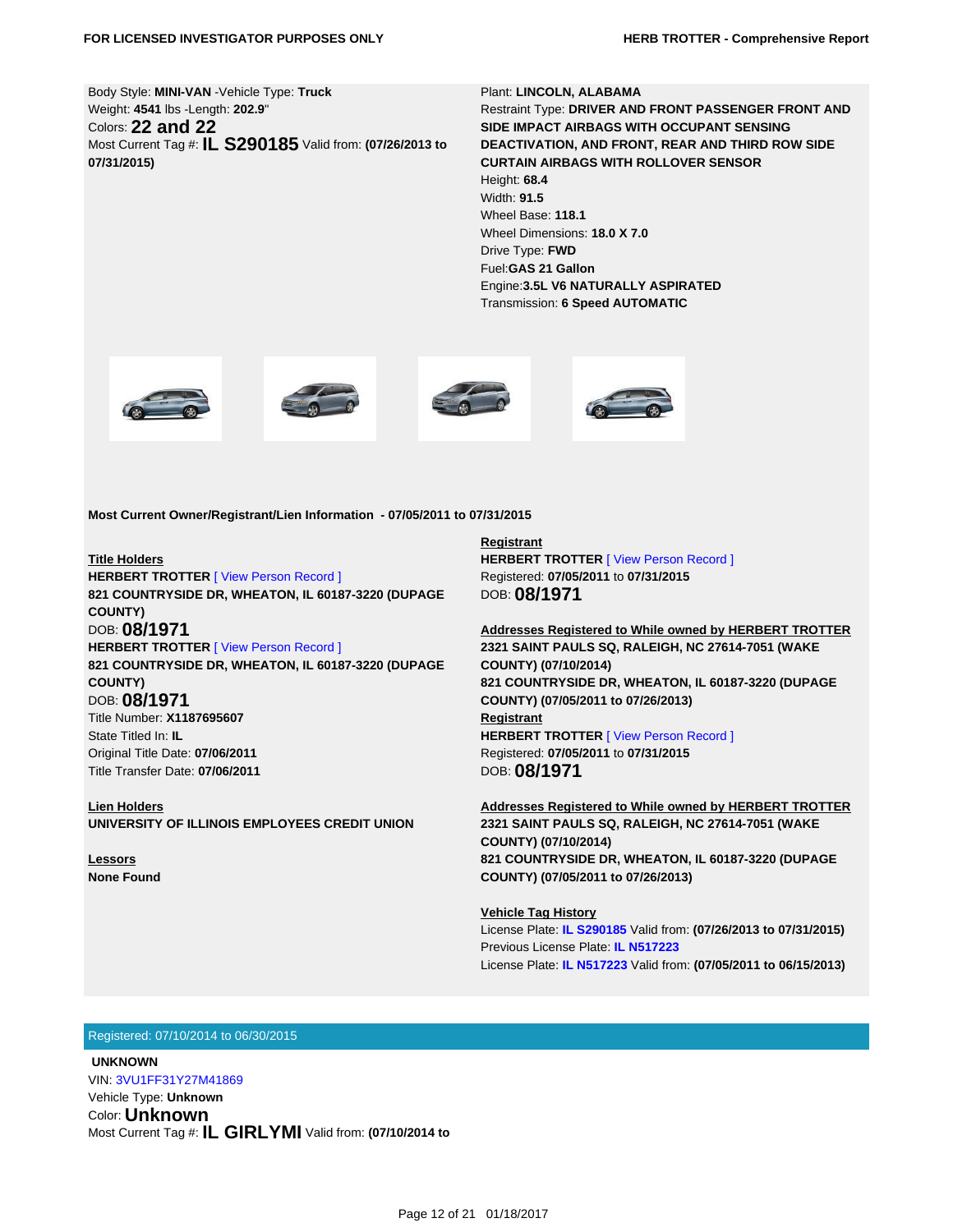#### **06/30/2015)**

**Most Current Owner/Registrant/Lien Information - 07/10/2014 to 06/30/2015**

**Title Holders None Found**

**Registrant HERBERT TROTTER** [\[ View Person Record \]](https://tloxp.tlo.com/search.php?action=search&type=PersonSearch&nonce=MTI5MzI2Njg1MjU4N2YwM2I0MGVjMTA0LjE2Mjc0NTA0&Token=T8KT-YF3F) Registered: **07/10/2014** to **06/30/2015**

**Addresses Registered to While owned by HERBERT TROTTER 2321 SAINT PAULS SQ, RALEIGH, NC 27614-7051 (WAKE COUNTY) (07/10/2014) Registrant HERBERT TROTTER** [\[ View Person Record \]](https://tloxp.tlo.com/search.php?action=search&type=PersonSearch&nonce=MTI5MzI2Njg1MjU4N2YwM2I0MGVjMTA0LjE2Mjc0NTA0&Token=B62X-R43W) Registered: **07/10/2014** to **06/30/2015**

**Addresses Registered to While owned by HERBERT TROTTER 2321 SAINT PAULS SQ, RALEIGH, NC 27614-7051 (WAKE COUNTY) (07/10/2014)**

**Vehicle Tag History**

License Plate: **[IL GIRLYMI](https://tloxp.tlo.com/search.php?action=search&type=VehicleSearch2&sd%5B%5D=cZxOJ6HnroxLyzYQHRaKiv9xa8tpbftVqEjZDZeIH9JKPLN0rw8QVF7xQ1MWA%2B9bMcRAmxSCl%2FpR5Pujbyyv3JfUB%2BfS5OcolU%2BvFOHgvA%2BPfwh1vEfWKE7YbDd9U5S5IKWNdG0XV9kAteeCiX0QDjzQGzbCUVR22PA6ptuY7fM%3D&nonce=MTI5MzI2Njg1MjU4N2YwM2I0MGVjMTA0LjE2Mjc0NTA0)** Valid from: **(07/10/2014 to 06/30/2015)**

#### Registered: 06/29/2011 to 06/15/2013

**2007 VOLKSWAGEN** -Series: **TRIPLE WHITE** -Model: **NEW BEETLE**

VIN: [3VWFF31Y27M418692](https://tloxp.tlo.com/search.php?action=search&type=VehicleSearch2&sd%5B%5D=GQaKiVQJ2TutM3mCZ%2FihnCwnhvF4n5d0%2Fn0791Q7N%2FXn%2F%2BsREu0jhSm92LzX3R%2BJOk%2FyiYXnS5%2BopTAxOOGfVantzE1Rl1U4bSJz2mkPcdD59x8Cf6AJ60%2B2nOWnk8%2Bopxas4FheZFXALB5n0TE%2F7Y9yqgAYUsW2mnnuCnebRAc%3D&nonce=MTI5MzI2Njg1MjU4N2YwM2I0MGVjMTA0LjE2Mjc0NTA0)

Body Style: **CONVERTIBLE** -Vehicle Type: **Passenger Car** Weight: **3153** lbs -Length: **161.1**" Colors: **25 and 25** Most Current Tag #: **IL GIRLYMI** Valid from: **(06/29/2011 to 06/15/2013)**

Doors: **2** MSRP: **\$25,990** Plant: **PUEBLA, MEXICO** Restraint Type: **ADVANCED FRONT AIRBAGS AND SIDE IMPACT AIRBAGS FRONT** Height: **59.1** Width: **67.9** Wheel Base: **98.8** Wheel Dimensions: **17.0 X 7.0** Drive Type: **FWD** Fuel:**GAS 14.5 Gallon** Engine:**2.5L INLINE5 NATURALLY ASPIRATED** Transmission: **6 Speed AUTOMATIC**

**Most Current Owner/Registrant/Lien Information - 06/29/2011 to 06/15/2013**

**Title Holders HERBERT TROTTER** [\[ View Person Record \]](https://tloxp.tlo.com/search.php?action=search&type=PersonSearch&nonce=MTI5MzI2Njg1MjU4N2YwM2I0MGVjMTA0LjE2Mjc0NTA0&Token=T8KT-YF3F) **821 COUNTRYSIDE DR, WHEATON, IL 60187-3220 (DUPAGE COUNTY)** DOB: **08/1971 HERBERT TROTTER** [\[ View Person Record \]](https://tloxp.tlo.com/search.php?action=search&type=PersonSearch&nonce=MTI5MzI2Njg1MjU4N2YwM2I0MGVjMTA0LjE2Mjc0NTA0&Token=B62X-R43W) **821 COUNTRYSIDE DR, WHEATON, IL 60187-3220 (DUPAGE COUNTY)** DOB: **08/1971** Title Number: **X1178695603** State Titled In: **IL** Original Title Date: **06/27/2011** Title Transfer Date: **06/27/2011**

**Lien Holders UNIVERSITY OF ILLINOIS EMPLOYESS CR** **Registrant HERBERT TROTTER** [\[ View Person Record \]](https://tloxp.tlo.com/search.php?action=search&type=PersonSearch&nonce=MTI5MzI2Njg1MjU4N2YwM2I0MGVjMTA0LjE2Mjc0NTA0&Token=T8KT-YF3F) Registered: **06/29/2011** to **06/15/2013** DOB: **08/1971**

**Addresses Registered to While owned by HERBERT TROTTER 821 COUNTRYSIDE DR, WHEATON, IL 60187-3220 (DUPAGE COUNTY) (06/29/2011 to 07/30/2012) Registrant HERBERT TROTTER** [\[ View Person Record \]](https://tloxp.tlo.com/search.php?action=search&type=PersonSearch&nonce=MTI5MzI2Njg1MjU4N2YwM2I0MGVjMTA0LjE2Mjc0NTA0&Token=B62X-R43W) Registered: **06/29/2011** to **06/15/2013** DOB: **08/1971**

**Addresses Registered to While owned by HERBERT TROTTER 821 COUNTRYSIDE DR, WHEATON, IL 60187-3220 (DUPAGE COUNTY) (06/29/2011 to 07/30/2012)**

**Vehicle Tag History**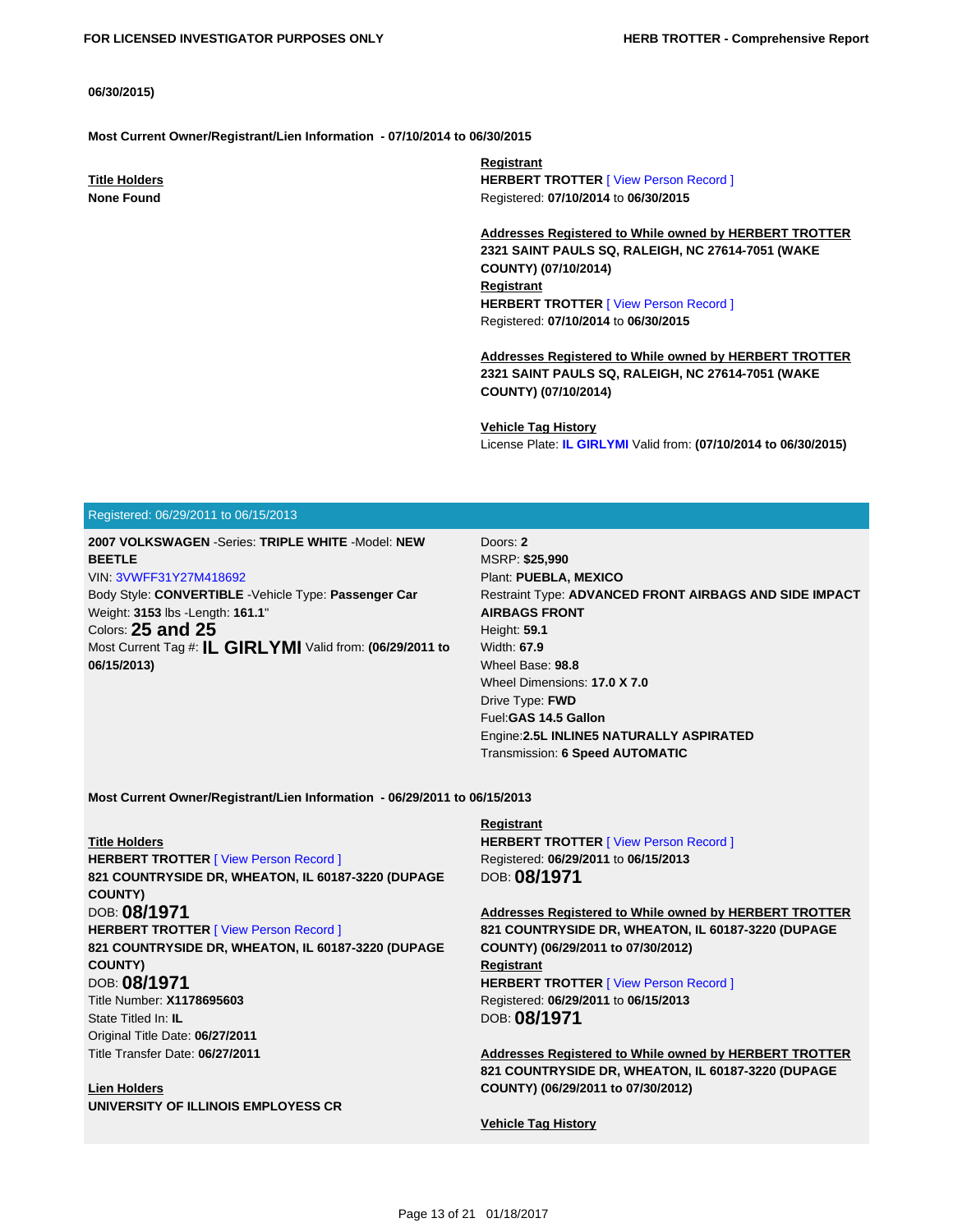**Lessors None Found** License Plate: **[IL GIRLYMI](https://tloxp.tlo.com/search.php?action=search&type=VehicleSearch2&sd%5B%5D=PB%2BfuZBVdp9wBoiLcy%2FCx4izY7DdP3GrvzN4DoO8Z%2F8Kiw0W5vOlB3lPivzfCWX3qZavfErkq89Cb1yheOKAi0oo4cPxaw06edJuYsRYFkgiRC4uURX%2B93vZM6LQMiI%2BAninnMNgGc2USWigxKIhGv5ajyMc9WnjrUooCkghRYs%3D&nonce=MTI5MzI2Njg1MjU4N2YwM2I0MGVjMTA0LjE2Mjc0NTA0)** Valid from: **(06/29/2011 to 06/15/2013)** Previous License Plate: **[IL N528801](https://tloxp.tlo.com/search.php?action=search&type=VehicleSearch2&sd%5B%5D=wspkcVyE9UAcp9xMm%2FRzKyXGNpYYbyBuaMs0WnwFL5af0NZm3Ni8dV0jRoWhiuZ%2FAz0GLKYBHJEBsn%2FZNqAWfJCBNYmj7fTYNm5%2F08icS%2BTq8HPoVen9guq46iwmlXCMOvkHpm78pfk6keSYzwtni8sVNkm%2B82tZn8iKXnSyS20%3D&nonce=MTI5MzI2Njg1MjU4N2YwM2I0MGVjMTA0LjE2Mjc0NTA0)** License Plate: **[IL N528801](https://tloxp.tlo.com/search.php?action=search&type=VehicleSearch2&sd%5B%5D=c6twpY7MHDAFON8lVq5mbJUobMRlXV11rkSIiJWHbF3HyQ24P9B1lmZYHEtZkWwdoViKvOFH3mtb1Fhn94O6hgDAONSmrcXLGKSBHLT1hE7uXMmtUnjJp6JlN7IQfgUrAxcO77IkHMpggujtsaYMTr%2Bp19PjhFIEMQ3ti6SMehM%3D&nonce=MTI5MzI2Njg1MjU4N2YwM2I0MGVjMTA0LjE2Mjc0NTA0)** Valid from: **(06/27/2011)**

**Previous Owner/Registrant/Lien Information - 10/18/2007 to 09/15/2011**

#### **Title Holders**

**JERROLD A ZOLOTO** [\[ View Person Record \]](https://tloxp.tlo.com/search.php?action=search&type=PersonSearch&nonce=MTI5MzI2Njg1MjU4N2YwM2I0MGVjMTA0LjE2Mjc0NTA0&Token=4XD3-D24Q) **33 W ROYAL OAKS DR, BRISTOL, IL 60512-9757 (KENDALL COUNTY)** DOB: **01/1944** Title Number: **X7297691090** State Titled In: **IL** Original Title Date: **09/28/2007** Title Transfer Date: **09/28/2007**

**Lien Holders VOLKSWAGEN CREDIT**

**Lessors None Found** **Registrant**

**JERROLD A ZOLOTO** [\[ View Person Record \]](https://tloxp.tlo.com/search.php?action=search&type=PersonSearch&nonce=MTI5MzI2Njg1MjU4N2YwM2I0MGVjMTA0LjE2Mjc0NTA0&Token=4XD3-D24Q) Registered: **10/18/2007** to **09/15/2011** DOB: **01/1944**

**Addresses Registered to While owned by JERROLD A ZOLOTO 33 W ROYAL OAKS DR, BRISTOL, IL 60512-9757 (KENDALL COUNTY) (10/18/2007 to 08/24/2010)**

**Vehicle Tag History** License Plate: **[IL NELYTE-PV](https://tloxp.tlo.com/search.php?action=search&type=VehicleSearch2&sd%5B%5D=hOoIK3PJarAUjTdNSqA80GSv19l0B2pZhQQF0nuZMs4wdBBjq6Cja5Sh3V%2FXN2h77xgrPcN4jqDhJsq69%2BS%2FisHbLQv81DSKDiEMk%2B7ioG5wZA5aLrVeXd3DWg644dmPkb%2FQdDPXNnVtUEsTQZcCoKSOKyIEtAy5KvcSm2V1an4%3D&nonce=MTI5MzI2Njg1MjU4N2YwM2I0MGVjMTA0LjE2Mjc0NTA0)** Valid from: **(10/22/2008 to 09/15/2011)** Previous License Plate: **[IL G872912](https://tloxp.tlo.com/search.php?action=search&type=VehicleSearch2&sd%5B%5D=ju3LCTSfWEKcfwWLqWOIGpE9S2OSiQqpvVjqMBIv3apKKijpJC2294X6ronkYNRxD2j4Hcu%2FneKq0Wq6hrN1K%2BGm2QVGWhxPqTtfsw0amDpZgWbPJhXKuOUZfktzVuHIchjq0Gl6ReC3bmY%2BASjTtsHGEUoYEl%2BCxyVjSPrfgmY%3D&nonce=MTI5MzI2Njg1MjU4N2YwM2I0MGVjMTA0LjE2Mjc0NTA0)** License Plate: **[IL G872912](https://tloxp.tlo.com/search.php?action=search&type=VehicleSearch2&sd%5B%5D=SjiKV%2FI2WZW%2FlV%2BkGbfaY4h07wLrNCjS9jdqVRSJR78UAZqtL0ndbt2lEe%2BWCG8s3xteNT%2BqvNYEYKJDPW80AHmso1fCmFUQXO240JgS%2FWFfrz4aOVjSC3tee5ZZJ%2FBb6e3GfWddw3hmsaei3WvQZ2isrR8a%2BDsy7WMK0x8htJk%3D&nonce=MTI5MzI2Njg1MjU4N2YwM2I0MGVjMTA0LjE2Mjc0NTA0)** Valid from: **(10/18/2007 to 09/15/2008)**

#### Registered: N/A

**2006 VOLKSWAGEN** -Series: **2.0T** -Model: **PASSAT** VIN: [WVWAK73C86P051601](https://tloxp.tlo.com/search.php?action=search&type=VehicleSearch2&sd%5B%5D=pcf0qfhkLyWjL%2BcLks9G8Gxj2QKNlUhsjIZ5muKNPggEp%2BAy0etEy5VNJKncVV3r3TU29Kri07JWp%2FhX4XTUB3U66CzP8XBc%2BXIkPIAsQQsqXVXE6a%2Fohdbg3PUHP6Sgf2wH%2F5eVupj6DdxGbuFjT0CGQz%2Bk7Xo1qTbZRGVvY%2FM%3D&nonce=MTI5MzI2Njg1MjU4N2YwM2I0MGVjMTA0LjE2Mjc0NTA0) Body Style: **SEDAN 4 Door 5P** -Vehicle Type: **Passenger Car** Weight: **3206** lbs -Length: **188.2**" Colors: **Black and 00** Most Current Tag #: **WI 241TXC** Valid from: **(11/05/2013 to 05/13/2017)**

Doors: **4** MSRP: **\$24,655** Plant: **MOSEL, GERMANY** Restraint Type: **DRIVER AND PASSENGER FRONT, FRONT SIDE, FRONT AND REAR HEAD AIRBAGS, ACTIVE BELTS** Gross Vehicle Weight Rating: **4488** Height: **58** Width: **71.7** Wheel Base: **106.7** Wheel Dimensions: **16.0** Max Payload: **1144** Drive Type: **FWD** Fuel:**GAS 18 Gallon** Engine:**2.0L INLINE4 TURBO** Transmission: **6 Speed AUTOMATIC**





**Most Current Owner/Registrant/Lien Information - 11/05/2013 to 05/13/2017**

**Title Holders HEATHER M APPENFELDT** [\[ View Person Record \]](https://tloxp.tlo.com/search.php?action=search&type=PersonSearch&nonce=MTI5MzI2Njg1MjU4N2YwM2I0MGVjMTA0LjE2Mjc0NTA0&Token=L2L3-DV35) **439 PEARL ST APT 2, POYNETTE, WI 53955-9204 (COLUMBIA COUNTY)**

#### **Registrant**

**HEATHER MARIE APPENFELDT** [\[ View Person Record \]](https://tloxp.tlo.com/search.php?action=search&type=PersonSearch&nonce=MTI5MzI2Njg1MjU4N2YwM2I0MGVjMTA0LjE2Mjc0NTA0&Token=L2L3-DV35) Registered: **11/05/2013** to **05/13/2017**

**Addresses Registered to While owned by HEATHER MARIE**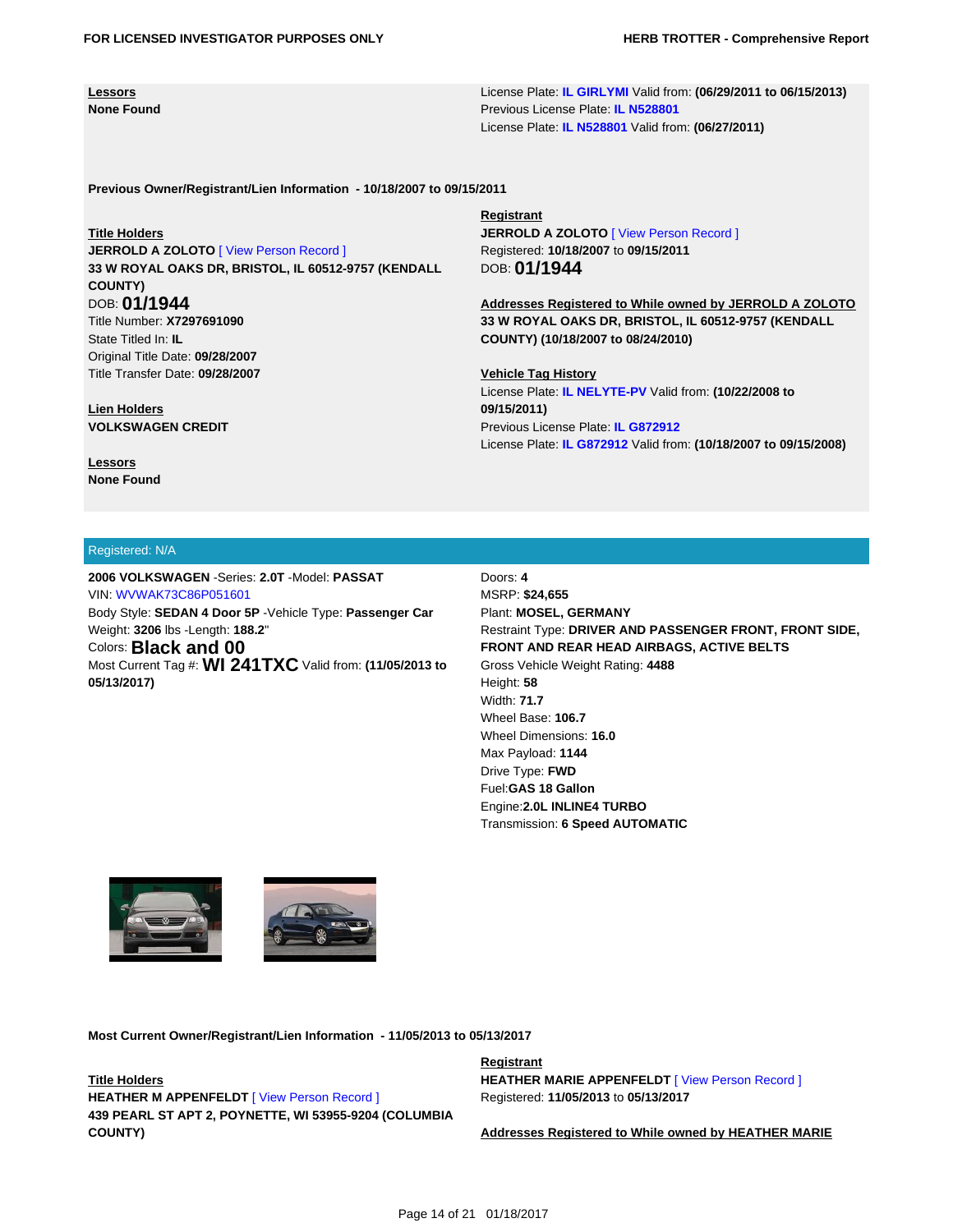Title Number: **13309D0940017** State Titled In: **WI** Original Title Date: **11/05/2013** Title Transfer Date: **11/05/2013**

#### **Lien Holders**

**CENTRAL WISCONSIN COMMUNITY ACTION 1000 HIGHWAY 13, WISCONSIN DELLS, WI 53965 (COLUMBIA COUNTY)**

**Lessors None Found**

**Previous Owner/Registrant/Lien Information - 06/27/2011 to 05/17/2014**

#### **Title Holders**

**ERIN A FRIEND** [\[ View Person Record \]](https://tloxp.tlo.com/search.php?action=search&type=PersonSearch&nonce=MTI5MzI2Njg1MjU4N2YwM2I0MGVjMTA0LjE2Mjc0NTA0&Token=6ND4-5D4B) **N685 10TH DR, ENDEAVOR, WI 53930-9533 (MARQUETTE COUNTY)** Title Number: **1117801030109** State Titled In: **WI** Original Title Date: **06/27/2011** Title Transfer Date: **06/27/2011**

**Lien Holders POST OFC CREDIT UNION 151 W CORPORATE DR, MADISON, WI 53714-2409 (DANE COUNTY)**

**Lessors None Found** **Registrant ERIN A FRIEND** [\[ View Person Record \]](https://tloxp.tlo.com/search.php?action=search&type=PersonSearch&nonce=MTI5MzI2Njg1MjU4N2YwM2I0MGVjMTA0LjE2Mjc0NTA0&Token=6ND4-5D4B) Registered: **06/27/2011** to **05/17/2014**

**APPENFELDT**

**COUNTY) (05/12/2016)**

**Vehicle Tag History**

**COUNTY) (11/05/2013 to 04/20/2015)**

Previous License Plate: **[WI 399TCL](https://tloxp.tlo.com/search.php?action=search&type=VehicleSearch2&sd%5B%5D=RaOVlw1fFP%2BvtvA9Bh6kdgRZKmXs4kWijiQEKKyoujHH1d%2FaocYnIsZi203m1CCFsO8pOgAiuz8MT63GsikykJILz6r5eYJXBgMHzCGQk58UjarVsR5GvNhAI3wdOvM2ft6IupyGR%2FcP73XsFoqSvg9KyldxtM4%2B%2FYBpbTa9Txk%3D&nonce=MTI5MzI2Njg1MjU4N2YwM2I0MGVjMTA0LjE2Mjc0NTA0)**

**Addresses Registered to While owned by ERIN A FRIEND W3360 FOREST LN, MONTELLO, WI 53949-9069 (MARQUETTE COUNTY) (04/12/2012 to 06/10/2013) N685 10TH DR, ENDEAVOR, WI 53930-9533 (MARQUETTE COUNTY) (06/27/2011)**

**439 PEARL ST APT 3, POYNETTE, WI 53955-9204 (COLUMBIA**

**439 PEARL ST APT 2, POYNETTE, WI 53955-9204 (COLUMBIA**

License Plate: **[WI 241TXC](https://tloxp.tlo.com/search.php?action=search&type=VehicleSearch2&sd%5B%5D=xLQuLcaZstipkWzl9dOnbtizEZWw0sjVw2mTlBESVmTupaCqdK4Gb3xC5fODIYMt%2BC%2FVuTNm5yn05pgF2rD6TK66ZrKbwvIMJBNsPQ0yMi0UEAOOFdVJiQw2hdxS0YzLHg24NkwpzYVbkij%2B0xXTMP2F0MH3x9qy94zi3uuwKm0%3D&nonce=MTI5MzI2Njg1MjU4N2YwM2I0MGVjMTA0LjE2Mjc0NTA0)** Valid from: **(11/05/2013 to 05/13/2017)**

**Vehicle Tag History** License Plate: **[WI 399TCL](https://tloxp.tlo.com/search.php?action=search&type=VehicleSearch2&sd%5B%5D=tTwvyemW%2BwYu8tJKNhD01QjkhSYSVNQ44QFTCUesC02EqCaZymNxJ3PX0sjsxVA7jAqxwyNNKY9dMjMx0e35JytnJR2ZbvsBUnVydpztAjav3LB3VIv%2FVIFIQOYlTJeh0f0nLRxDDtazY75x6gARy61%2BUWNSWY1%2FvfplmzS2DnU%3D&nonce=MTI5MzI2Njg1MjU4N2YwM2I0MGVjMTA0LjE2Mjc0NTA0)** Valid from: **(06/27/2011 to 05/17/2014)** Previous License Plate: **[IL A446650](https://tloxp.tlo.com/search.php?action=search&type=VehicleSearch2&sd%5B%5D=X9RuIZrIKlvPVi5jONEKvp9Sl%2FnZS979n36odzljjh7E5FnEl%2B%2F7H6h3NYqh8DAg3%2FBIRy%2B9g89JZfKGc3WIayipWs7IZUl51GxcOpTMvkynnr5nxMeoT4mJkocClMV9gx4%2BoZUTx29x53XGwurnud5luIRkI8jtcHodPDZ2K58%3D&nonce=MTI5MzI2Njg1MjU4N2YwM2I0MGVjMTA0LjE2Mjc0NTA0)**

**Previous Owner/Registrant/Lien Information - 11/14/2008 to 10/15/2010**

#### **Title Holders**

**HERBERT TROTTER JR [\[ View Person Record \]](https://tloxp.tlo.com/search.php?action=search&type=PersonSearch&nonce=MTI5MzI2Njg1MjU4N2YwM2I0MGVjMTA0LjE2Mjc0NTA0&Token=T8KT-YF3F) 821 COUNTRYSIDE DR, WHEATON, IL 60187-3220 (DUPAGE COUNTY) HERBERT TROTTER JR [\[ View Person Record \]](https://tloxp.tlo.com/search.php?action=search&type=PersonSearch&nonce=MTI5MzI2Njg1MjU4N2YwM2I0MGVjMTA0LjE2Mjc0NTA0&Token=B62X-R43W) 821 COUNTRYSIDE DR, WHEATON, IL 60187-3220 (DUPAGE COUNTY) MICHELLE D TROTTER** Title Number: **X1003605573** State Titled In: **IL** Original Title Date: **01/03/2011** Title Transfer Date: **01/03/2011**

**Lien Holders TITLEMAX**

**Lessors None Found** **Registrant HERBERT TROTTER JR [\[ View Person Record \]](https://tloxp.tlo.com/search.php?action=search&type=PersonSearch&nonce=MTI5MzI2Njg1MjU4N2YwM2I0MGVjMTA0LjE2Mjc0NTA0&Token=T8KT-YF3F)** Registered: **11/14/2008** to **10/15/2010**

**Addresses Registered to While owned by HERBERT TROTTER JR 2431 PRESCOTT DR, MONTGOMERY, IL 60538-4068 (KENDALL COUNTY) (11/14/2008 to 12/11/2009) Registrant MICHELLE D TROTTER** Registered: **11/14/2008** to **10/15/2010**

**Vehicle Tag History** License Plate: **[IL A446650](https://tloxp.tlo.com/search.php?action=search&type=VehicleSearch2&sd%5B%5D=GfmtRnpoJPWQRbonyH0qBJVhHEnpJHv%2Fs%2FC7Gtw%2FvQtzorfKdPW81wJIA9RqTMgUk4%2FH1fqOCEDYjIL%2FAzhw0BjaBQCloh38%2FbkFqPpQ5F0VjT16SR8NcgFQ009u3zzH4sCWP0GHARD4na045hx16QULCOXMlFsmSl6fEBB5wJ4%3D&nonce=MTI5MzI2Njg1MjU4N2YwM2I0MGVjMTA0LjE2Mjc0NTA0)** Valid from: **(11/14/2008 to 10/15/2010)**

**Previous Owner/Registrant/Lien Information - 11/17/2006 to 11/17/2008**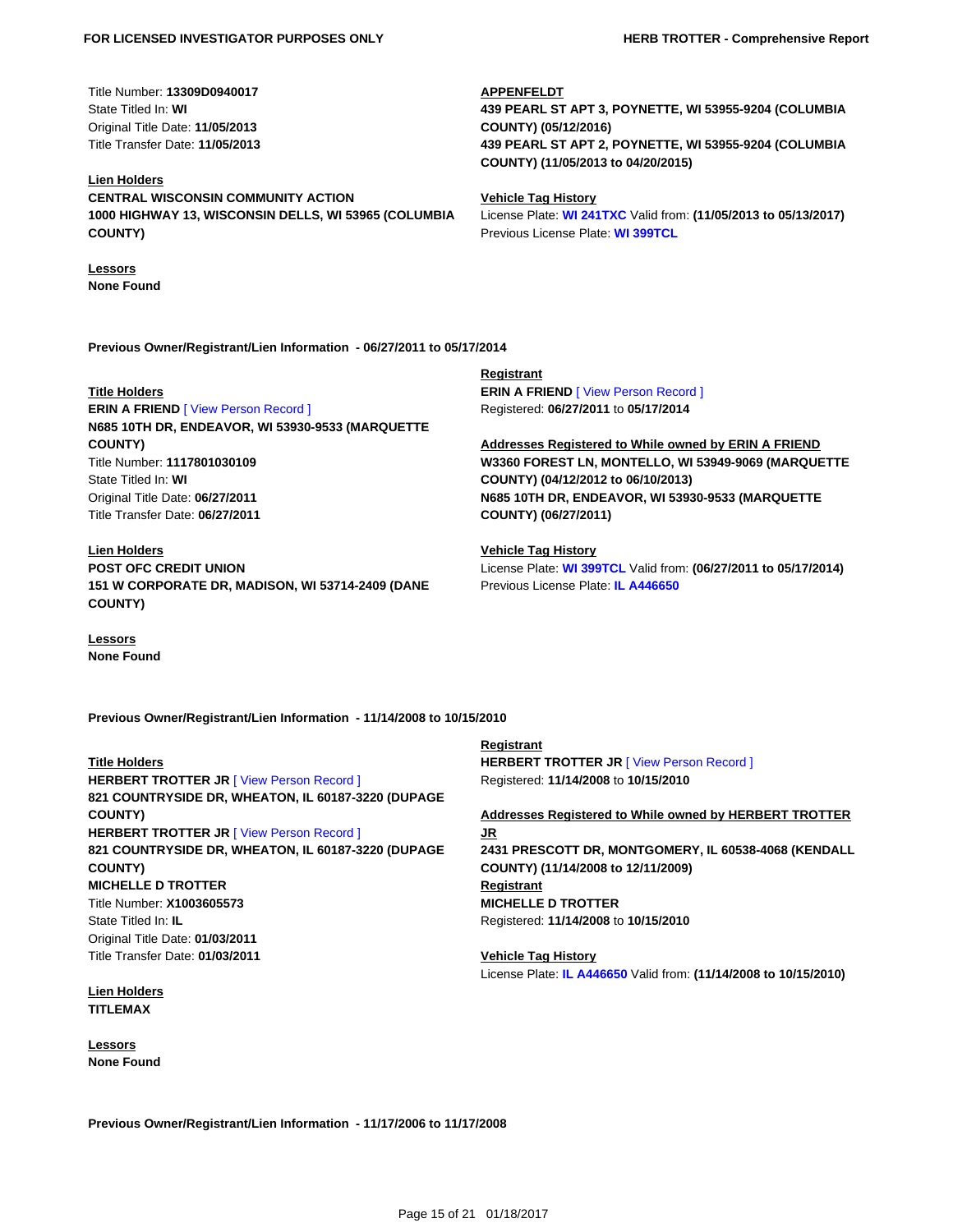**Title Holders VW CREDIT LEASING LTD.** Title Number: **175S2980241** State Titled In: **MI** Original Title Date: **10/25/2005** Title Transfer Date: **10/25/2005**

**Lien Holders None Found**

**Lessors VW CREDIT LEASING LTD.** **Registrant DAVID LADOW HILTON** [\[ View Person Record \]](https://tloxp.tlo.com/search.php?action=search&type=PersonSearch&nonce=MTI5MzI2Njg1MjU4N2YwM2I0MGVjMTA0LjE2Mjc0NTA0&Token=Q53P-GG3J) Registered: **11/17/2006** to **11/17/2008**

**Addresses Registered to While owned by DAVID LADOW HILTON 874 SHADY HOLLOW CIR, BLOOMFIELD HILLS, MI 48304-3766 (OAKLAND COUNTY) (10/25/2005 to 11/16/2007) Registrant** Registered: **11/16/2007** to **11/17/2008 Registrant** Registered: **11/17/2006** to **11/17/2007**

**Vehicle Tag History** License Plate: **[MI BTG4999](https://tloxp.tlo.com/search.php?action=search&type=VehicleSearch2&sd%5B%5D=GxxJXowaLybr%2BI%2BE%2BOJssN0lVT9ygOxiY%2BP7CtoopBamavZfDrGfboZsZ%2BRZgY8fZx8XI8qAZugr4fg0FXOyCj%2FKXjlmPBkvUcinc%2Bri3XrrRlQRODFrL19plW3F6fe%2Fzcmvclf3lTxT1hG%2Bm4kJ0xrdlzTmqWtcaGT2gAmhzWs%3D&nonce=MTI5MzI2Njg1MjU4N2YwM2I0MGVjMTA0LjE2Mjc0NTA0)** Valid from: **(11/16/2007 to 11/17/2008)** Previous License Plate: **[MI AEE9226](https://tloxp.tlo.com/search.php?action=search&type=VehicleSearch2&sd%5B%5D=K4HXaCZS07sV81R8th9o%2B%2FI2stHyy6EKUg4k0czb%2BrWF%2FlqQ2d9Ro0z0fBY%2F4tFydgNQdge4CLJ41%2Bt6ngwsuzTzFMBlD71p2FlZvPiScz2Bg3zboMhsDScz%2B8yzBR80QsCKMgHcOXtjmVeG4gR4VYwmEoL2vuNTE79nnMr8N%2Bo%3D&nonce=MTI5MzI2Njg1MjU4N2YwM2I0MGVjMTA0LjE2Mjc0NTA0)** License Plate: **[MI AEE9226](https://tloxp.tlo.com/search.php?action=search&type=VehicleSearch2&sd%5B%5D=jwNocXJ01jwPceggxepXCE9qtfcrVR6zHzrCWFHc%2BI9cgNH7WrIOsNGU4NytSDIF%2FyIvce%2B5go6V7TwSVX5vEMEBSE4AlIGkQo758gDTZmsscYqbkeWSpNpmB3nz7jbFJMjf2fJ%2Be%2BH35NsEBq1%2BDqsa8Iqx5XuCbo5CEQOHiAw%3D&nonce=MTI5MzI2Njg1MjU4N2YwM2I0MGVjMTA0LjE2Mjc0NTA0)** Valid from: **(10/25/2005 to 11/17/2007)**

<span id="page-15-0"></span>**FL Accidents (None Found)**

#### <span id="page-15-1"></span>**Global Watch Lists (None Found)**

#### <span id="page-15-2"></span>**US Business Affiliations (1 Found)**

**[Business Details](https://tloxp.tlo.com/search.php?action=search&type=FullBusinessSearch&nonce=MTI5MzI2Njg1MjU4N2YwM2I0MGVjMTA0LjE2Mjc0NTA0&BusinessToken=bKFwHxn5KFqwOJsLuaVEJRmbqxQdv6ypqGb2uvtyydwE%3D) TALATON GROUP LLC (Primary)** Link Number: [232937420](https://tloxp.tlo.com/search.php?action=search&type=FullBusinessSearch&nonce=MTI5MzI2Njg1MjU4N2YwM2I0MGVjMTA0LjE2Mjc0NTA0&BusinessToken=bKFwHxn5KFqwOJsLuaVEJRmbqxQdv6ypqGb2uvtyydwE%3D)

[8480 HONEYCUTT RD, RALEIGH, NC 27615-2260 \(Wake COUNTY\)](https://tloxp.tlo.com/search.php?action=search&type=PersonSearch&sd%5B%5D=b7kMjbX%2B3V8bWja9Auq4ug%2BmmxLRP50BvuSWBtQkZ%2B8FMQf8FMXK9X2RpeVPS5M0abmdefJkpjJfz2BEqxDY5sHYUHFcLHrs6tvmqEq1daBCCYng%2BG0dCMAmHpy6eDlG2yGdfC1EXoe4OwYkK9ksRIPM8Y51j5zoPGKCXNz03Ms%3D&nonce=MTI5MzI2Njg1MjU4N2YwM2I0MGVjMTA0LjE2Mjc0NTA0) (2014) **Current Phone at address (919) 900-4852 (ET)**

<span id="page-15-3"></span>**UCC Filings (None Found)**

<span id="page-15-4"></span>**US Corporate Affiliations (None Found)**

<span id="page-15-5"></span>**Aircraft Records (None Found)**

<span id="page-15-6"></span>**Pilot Licenses (None Found)**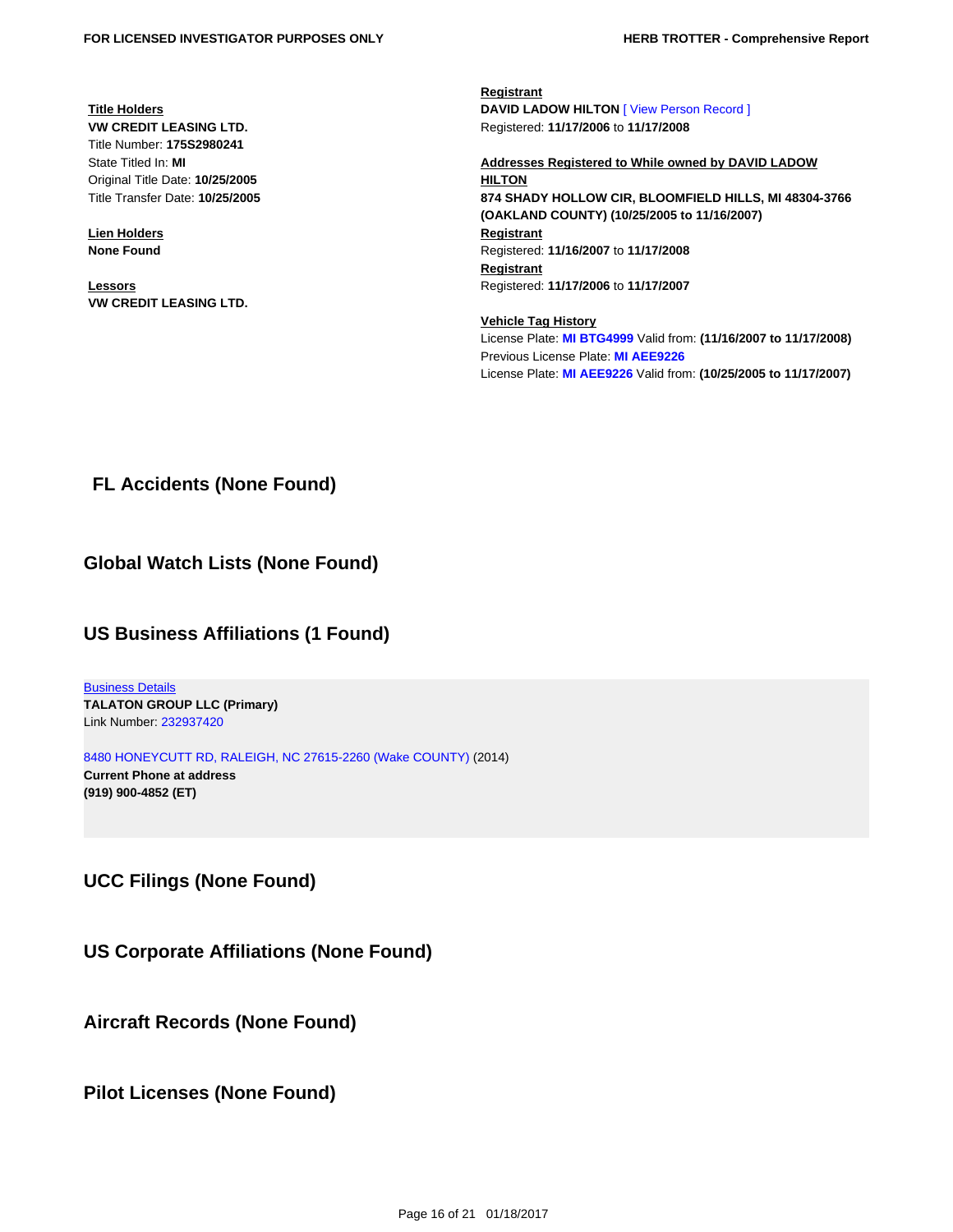#### <span id="page-16-0"></span>**Voter Registrations (3 Found)**

 Name: **HERBERT N TROTTER** Address: **7108 FALLS GLEN CT, RALEIGH, NC 27614 (Wake COUNTY)** Date of Registration: **06/05/2012** Party: **Democrat** Gender: **Male**

 Name: **HERBERT N TROTTER** Address: **2431 PRESCOTT DR, MONTGOMERY, IL 60538 (Kendall COUNTY)** Date of Registration: **07/12/2007** DOB: **08/28/1971** (45) Party: **Not Specified** Phone: **6309066065** Gender: **Male**

 Name: **HERB TROTTER** Address: **11257 S NORMAL AVE, CHICAGO, IL 60628 (Cook COUNTY)** Date of Registration: **05/28/1993** DOB: **08/28/1971** (45) Party: **Not Specified** Gender: **Male**

<span id="page-16-1"></span>**Hunting Permits (None Found)**

<span id="page-16-2"></span>**Weapon Permits (None Found)**

#### <span id="page-16-3"></span>**Possible Relatives - Summary (70 Found)**

**> MICHELLE DIONNE TROTTER** 10/1972 Age: 44 **>> RAYMOND LEE STEELE** 06/1976 Age: 40 **>> RAYMOND L STEELE SR** 07/1933 Age: 83 **>> RASHAWN JEANETTE STEELE** 11/1978 Age: 38 **>> GERALDINE B STEELE** 12/1940 Age: 76 **>>> TAMIKA M STEELE** 08/1977 Age: 39 **>> HERBERT TROTTER >> H NORRIS TROTTER >> JARALDINE STEELE >> RAYMOND STEELE > KHADIJAH N TROTTER** 11/1993 Age: 23 **>> VERONICA LM TROTTER** 04/1994 Age: 22 **> HERBERT NORRIS TROTTER** 08/1971 Age: 45 **>> WENDY L TROTTER** 12/1970 Age: 46 **>>> RAY H WAGER** 12/1919 Age: 97 **>>> JOHSUA WAGER** 11/1979 Age: 37 **>>> JEAN L WAGER** 06/1943 Age: 73 **>>> ETHELYN E WAGER** 12/1919 Age: 97 **>>> DONALD RAY WAGER** 01/1942 Age: 75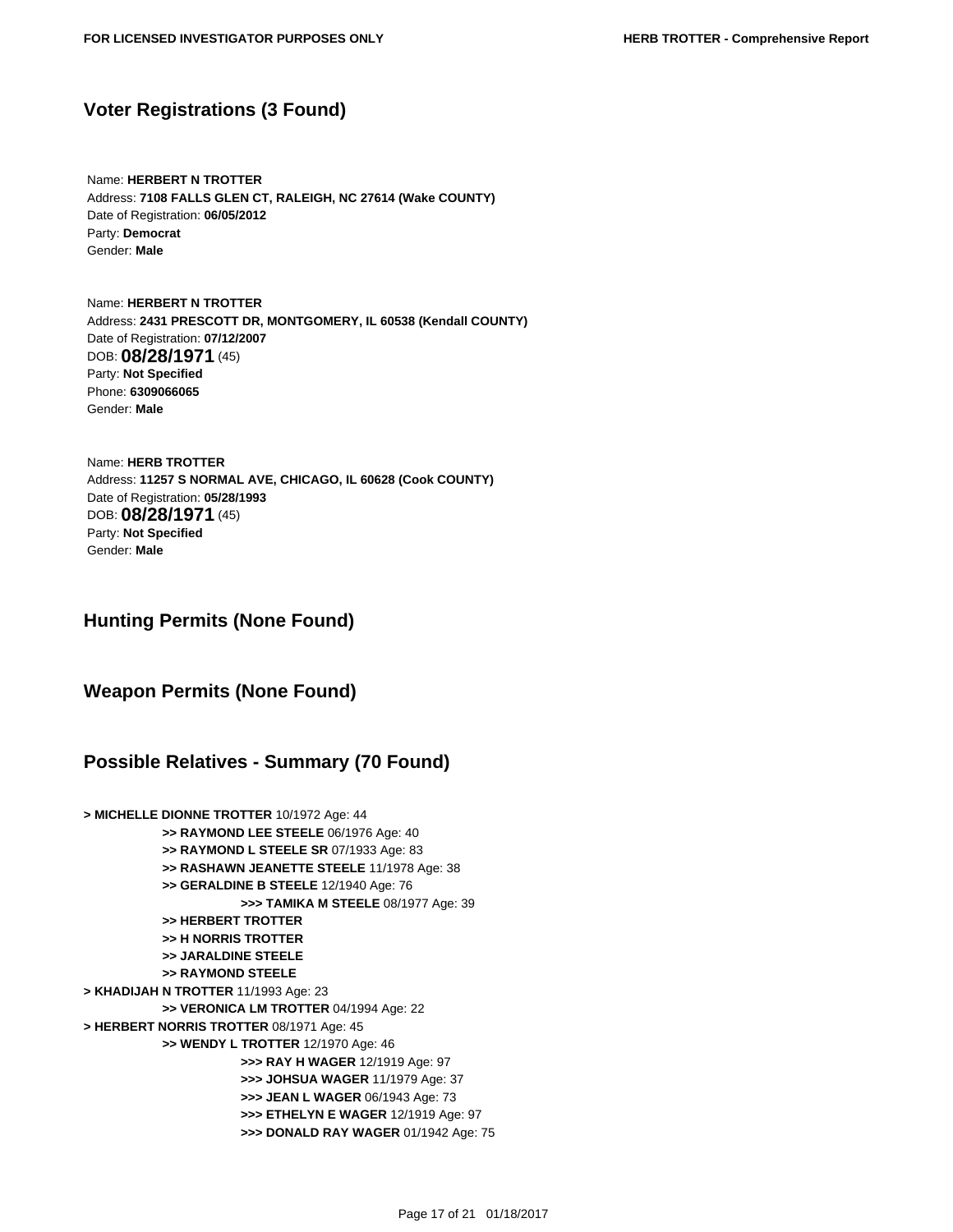**>>> DENNIS L WAGER** 05/1947 Age: 69 **>>> BARBARA L WAGER** 03/1947 Age: 69 **>>> CHARI R VOSS** 10/1969 Age: 47 **>>> KATHRYN MARY STOLZ SR** 09/1975 Age: 41 **>>> STEFANIE DEANNE ROSENBERG-WAGER** 02/1982 Age: 34 **>>> ELISABETH GAYLE MOSHIER** 10/1978 Age: 38 **>>> CHRISTINE M MALINOWSKI** 04/1972 Age: 44 **>>> RAY H WAGER** 12/1919 Age: 97 Died at (68) **>>> DENNIS L WAGER** 05/1947 Age: 69 **>> WAYNE ELMER TROTTER** 03/1939 Age: 77 **>>> KELLEE SUSANNE CRULL** 01/1969 Age: 48 **>>> BARBARA JEAN BURRESS** 05/1944 Age: 72 **>>> B TROTTER** 12/1966 Age: 50 **>> CRYS M TROTTER** 04/1953 Age: 63 **>>> EDWARD J CARRIGAN** 03/1952 Age: 64 **>> BRIAN WAYNE TROTTER** 12/1966 Age: 50 **>>> HARRIET LENA NAUGLE** 03/1928 Age: 88 Died at (77) **>> W TROTTER** 12/1970 Age: 46 **> HERBERT N TROTTER II 1 HERBERT N TROTTER** 05/1950 Age: 66 Died at (62) **>> PATRICK J TROTTER** 02/1975 Age: 41 **>> CHRISTOPHER TROTTER** 06/1980 Age: 36 **>> ANDRIENNA L TROTTER** 04/1949 Age: 67 **>> ASHLEY NICOLE BLACKWELL** 02/1986 Age: 30 **>>> JOE LAMONT THOMPSON** 12/1981 Age: 35 **>>> FONDA LOLETTA DUCRE** 04/1975 Age: 41 **>>> RUTH BRUMFIELD BLACKWELL** 02/1920 Age: 96 **>>> PAMELA JACKSON BLACKWELL** 02/1961 Age: 55 **>>> PAM BLACKWELL >>> NANETTE PATRICE BLACKWELL** 08/1963 Age: 53 Died at (52) **>>> LESTER J BLACKWELL** 10/1988 Age: 28 **>>> LESTER B BLACKWELL** 09/1953 Age: 63 **>>> LARRY STEVEN BLACKWELL** 05/1955 Age: 61 **[>>> JONATHAN ONEAL BLACKWELL](https://tloxp.tlo.com/search.php?action=search&type=PersonSearch&sd%5B%5D=INoONZda%2BMuDqaVJmZ9BOx4%2BGJC1LYVyCzgPBBgUxxdSyL9pFfbaYtRmagE9euL2ehTtqihfJnqzmpO0%2FLoMgOuZ8O6M8c1HkrxqLchRRxub%2Fbq3oxGTJCfQe8j8udEkPdJKSnTaV5TF69LHf2VZphzSS1xBFvnh6awxBJ5dnFU%3D&nonce=MTI5MzI2Njg1MjU4N2YwM2I0MGVjMTA0LjE2Mjc0NTA0)** 07/1993 Age: 23 **>>> JANE ANN BLACKWELL** 03/1951 Age: 65 **[>>> EST BLACKWELL](https://tloxp.tlo.com/search.php?action=search&type=PersonSearch&sd%5B%5D=q9dielSMFq41FPJSzYObbCS2%2BO3d3nJIMXXTGULLEpNnRak6tesv2PFRUeaqXLjV41jtopxTAZ7dh4tLZKOVWskI3RPX6Yd5dJhrN5muuN41gHYx2%2B0lTCHFFs2yeTY2Efg7S9gC%2BwxQSjbg%2FeSFHLAbNqrQoD6JA2Jbyxdv3Y4%3D&nonce=MTI5MzI2Njg1MjU4N2YwM2I0MGVjMTA0LjE2Mjc0NTA0)** 08/1926 Age: 90 **>>> AUSTIN BLACKWELL** 08/1926 Age: 90 Died at (83) **>>> ASHLEY RENEE BLACKWELL** 09/1984 Age: 32 **[>>> JERMAINE O BLACKWELL](https://tloxp.tlo.com/search.php?action=search&type=PersonSearch&sd%5B%5D=lxaSBSgl6eJuZg8Sf%2BZkmv1w050zRubxswgFxecR3eqjj0UikkfDBEBKlM9mMCd2rg1iFQz5IHkZmflKOpzQ%2B4NlfiVouScrf1k%2Fopm0XJkVKW4BcL2Kz93nKi1Tnxisnv2gBXyStOk%2FHWl6a0cx8CBjYGYOTJNxSf3OfSTIZZE%3D&nonce=MTI5MzI2Njg1MjU4N2YwM2I0MGVjMTA0LjE2Mjc0NTA0) >>> NANET BLACKWELL** 08/1963 Age: 53 **>>> [DEW](https://tloxp.tlo.com/search.php?action=search&type=PersonSearch&nonce=MTI5MzI2Njg1MjU4N2YwM2I0MGVjMTA0LjE2Mjc0NTA0&Token=XVKX-573B)EY BLACKWELL** 06/1898 Age: 118 Died at (96) **[>> EUGENE M TROTTER](https://tloxp.tlo.com/search.php?action=search&type=PersonSearch&sd%5B%5D=ya2aMxro6lcEZ3TxoOpqPisCo2hgLy5Kcg9fW8VCuGF2jASM7swWQEPvD1bTa2hR9NcRGsMnDM9dzL8FhxNrzTEJS9N2BNG4G1s9yrNjPpCoAyYdQM5N3Dc%2B6qUAVioJ2eiM3SD428Ote73m3IPH3XCisQawqCiKzmYFYHDCh1s%3D&nonce=MTI5MzI2Njg1MjU4N2YwM2I0MGVjMTA0LjE2Mjc0NTA0)** 03/1937 Age: 79 **>>> HOMER GILBERT TROTTER** 04/1934 Age: 82 Died at (79) **>>> ANDREA RSMITHTYUS SMITH** 02/1980 Age: 36 **[>>> DORIS M TROTTER](https://tloxp.tlo.com/search.php?action=search&type=PersonSearch&sd%5B%5D=YYuR6F3egWFwLv5owW%2FZnqj5IdwiEoXFNWwiIZiMILAqT6TbAzvFr73HPNbBz6eXQ8aExDC%2BpSc%2FS0X9KUnU4iHcn3588gO%2FaavjN7w4mq49X1ZUSlMjXUPYH%2F3wS1JPDGH2dzdQUvipzRcao0MEmOZiOsKNm5jC0yZHwlqWZIo%3D&nonce=MTI5MzI2Njg1MjU4N2YwM2I0MGVjMTA0LjE2Mjc0NTA0)** 06/1936 Age: 80 **>>> EUGENE TROTTER** 03/10 Year of Birth UNKNOWN **[>> HER](https://tloxp.tlo.com/search.php?action=search&type=PersonSearch&sd%5B%5D=YBClQcNyhyiJebpSwEhIvAhnVf451%2F6jWIQpqD0jzyUFNnD%2BDF5STIfGwoz2ey6gKaA787IbLvoZl%2Fi21zwzU7b1A0YD5ALcaWsku9quvaw70Mts%2ByeyOFEFWKLHaJa6EpITfELVHdFuRfEMXf8QSOQPuL4ChVw9jY5rW7q0jTc%3D&nonce=MTI5MzI2Njg1MjU4N2YwM2I0MGVjMTA0LjE2Mjc0NTA0)[BERT N TROTTER](https://tloxp.tlo.com/search.php?action=search&type=PersonSearch&nonce=MTI5MzI2Njg1MjU4N2YwM2I0MGVjMTA0LjE2Mjc0NTA0&Token=JW8T-864X) > HERB N TROTTER II [> ANDREW B TROTTER](https://tloxp.tlo.com/search.php?action=search&type=PersonSearch&sd%5B%5D=g7huyCcwKcJJwOLNFVshZMNQaH23AaHO83mg6XRnRKXLXFOgkMa175zErN09c%2FHbIXrt6ktII62RFcEZ84JsMblEufQb4xZvqZMQxm4prXuXRxtUA8yu1qrj7AUAnk%2Bmo7STBCjUI%2Bpv9I8vKBwtLbsnd%2BjtSMnbjo4Ia545iHs%3D&nonce=MTI5MzI2Njg1MjU4N2YwM2I0MGVjMTA0LjE2Mjc0NTA0) > M D STEELE** 10/1972 Age: 44 **[> HERBERT TROTT](https://tloxp.tlo.com/search.php?action=search&type=PersonSearch&sd%5B%5D=UnetgBmFlAcp2YYe1Q8zj7P8kk5GdQKxzASQ64PoWFD0ksXXgdTEXeSNtGALYC99RN%2FuYyZKcD5SnpEvJYQniEYT1ybyV%2F199TgOF8fkFHEWW1EfFgrMu1s906g6t7lwMMsG6VZIe05fYRKPsAsBi371TOLck0l9Hq99tyhIrIs%3D&nonce=MTI5MzI2Njg1MjU4N2YwM2I0MGVjMTA0LjE2Mjc0NTA0)ER** 08/1971 Age: 45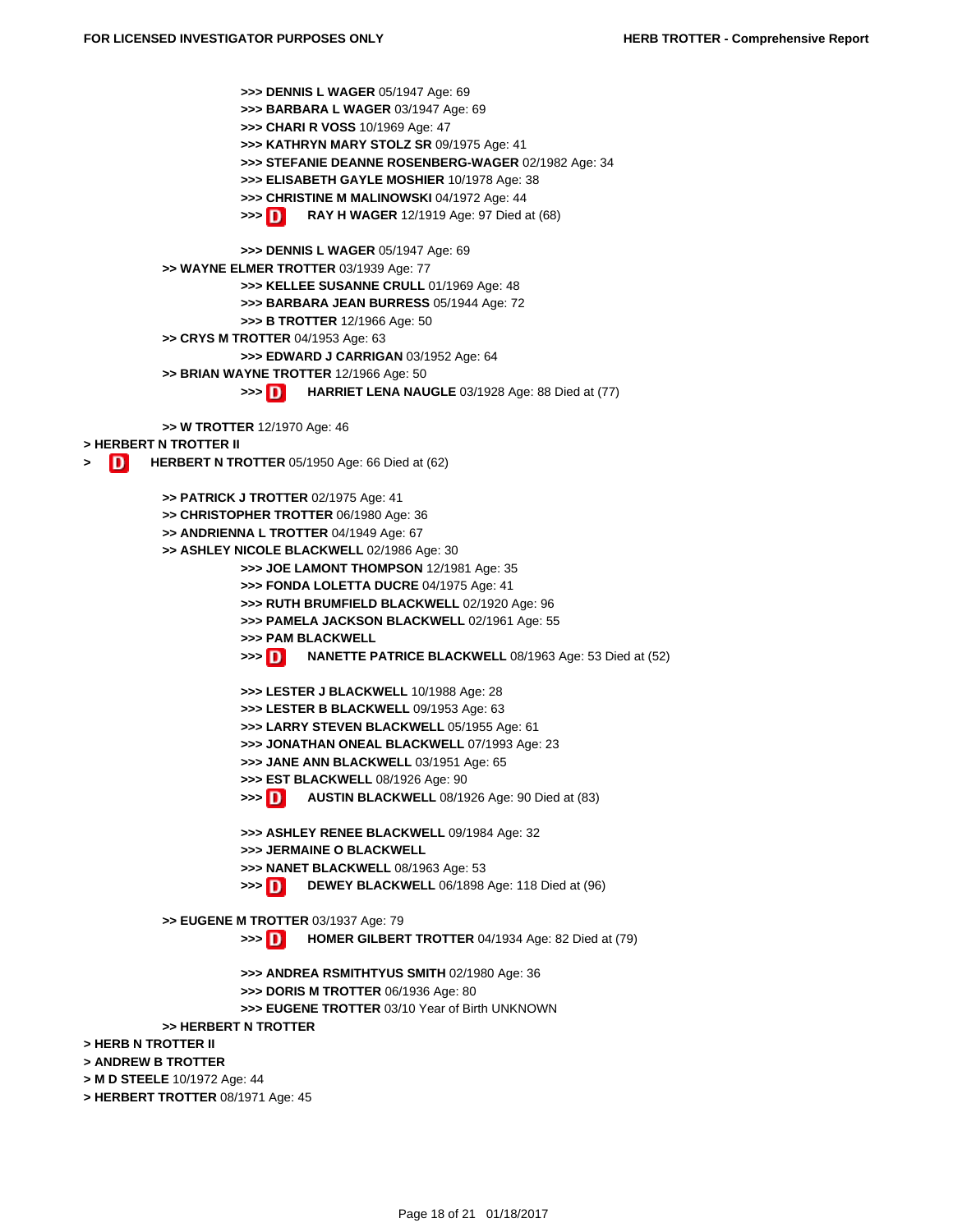## **Likely Associates - Summary (3 Found)**

**JASON L WILLIS** 01/1980 Age: 37 **ARIEL SHERESE THOMAS** 12/1981 Age: 35 **CALEB IKAIKA SIMA** 12/1979 Age: 37

## <span id="page-18-1"></span>**Possible Associates - Summary (20 Found)**

**JOSHUA DAVID JENKINS** 06/1977 Age: 39 **DAVID MICHEAL STRAH** 04/1967 Age: 49 **JOSEPH NISSIM MARTEL** 12/1980 Age: 36 **N TROTTER HERBERT** 02/1975 Age: 41 **FIDALGA G MIRANDA** 08/1976 Age: 40 **MAXIMO R MENDOZA** 12/1933 Age: 83 **LUCINDA B MENDOZA** 05/1937 Age: 79 **JOHN TONY MENDOZA** 07/1972 Age: 44 **LEO CORNELIUS HARRIS III** 02/1969 Age: 47 **TIFFANY L DUNCAN** 12/1987 Age: 29 **KATHLEEN ELIZABETH VOLANDT** 01/1970 Age: 46 **ROBERT MATTHEW HEIDBRINK** 08/1976 Age: 40 **JOSEPH MICHAEL CONOVER** 02/1978 Age: 38 **KRISZTIAN BECK** 04/1976 Age: 40 **ILDIKO BECK** 07/1978 Age: 38 **CHIP HEATH** 09/1965 Age: 51 D **JULIETTE M KOHL** 06/1903 Age: 113 Died at (98)

**CORRINE LEA WISE** 09/1978 Age: 38 **MICHAEL TAYLOR** 08/08 Year of Birth UNKNOWN **HAROLD ERNEST JONES** 12/1949 Age: 67

## <span id="page-18-2"></span>**Neighbor Phones (30 Found)**

Neighbors' Phones for [821 COUNTRYSIDE DR, WHEATON, IL 60187-3220 \(DUPAGE COUNTY\)](https://tloxp.tlo.com/search.php?action=search&type=PersonSearch&sd%5B%5D=INoONZda%2BMuDqaVJmZ9BOx4%2BGJC1LYVyCzgPBBgUxxdSyL9pFfbaYtRmagE9euL2ehTtqihfJnqzmpO0%2FLoMgOuZ8O6M8c1HkrxqLchRRxub%2Fbq3oxGTJCfQe8j8udEkPdJKSnTaV5TF69LHf2VZphzSS1xBFvnh6awxBJ5dnFU%3D&nonce=MTI5MzI2Njg1MjU4N2YwM2I0MGVjMTA0LjE2Mjc0NTA0)( 10/2010 to 01/05/2017)

 [814 COUNTRYSIDE DR, WHEATON, IL 60187-3221 \(DUPAGE COUNTY\)](https://tloxp.tlo.com/search.php?action=search&type=PersonSearch&sd%5B%5D=q9dielSMFq41FPJSzYObbCS2%2BO3d3nJIMXXTGULLEpNnRak6tesv2PFRUeaqXLjV41jtopxTAZ7dh4tLZKOVWskI3RPX6Yd5dJhrN5muuN41gHYx2%2B0lTCHFFs2yeTY2Efg7S9gC%2BwxQSjbg%2FeSFHLAbNqrQoD6JA2Jbyxdv3Y4%3D&nonce=MTI5MzI2Njg1MjU4N2YwM2I0MGVjMTA0LjE2Mjc0NTA0)  **(630) 221-9027 (CT)**- **BOVINETTE, KAREN**  [KAREN BOVINETTE](https://tloxp.tlo.com/search.php?action=search&type=PersonSearch&sd%5B%5D=ersGZ9ola%2FLcg6JB78PWTaHXa36D2LiH0LLR%2BnjsfAOEJ2VBTuJ7kGn%2BJT1qrL25sTqNNrFBk0JpkTxizKUli28qDq9FGbq%2BuaQXeSnVcr%2B%2F2x4cjyslqtkjppufdMl5UL9onOT1R53ku1OyKGBa53Wc3K8yFk24pp4PkhJFGKM%3D&nonce=MTI5MzI2Njg1MjU4N2YwM2I0MGVjMTA0LjE2Mjc0NTA0) [\[ View Person Record \]](https://tloxp.tlo.com/search.php?action=search&type=PersonSearch&nonce=MTI5MzI2Njg1MjU4N2YwM2I0MGVjMTA0LjE2Mjc0NTA0&Token=7DTF-9C3J) Age: 72

 [808 COUNTRYSIDE DR, WHEATON, IL 60187-3221 \(DUPAGE COUNTY\)](https://tloxp.tlo.com/search.php?action=search&type=PersonSearch&sd%5B%5D=lxaSBSgl6eJuZg8Sf%2BZkmv1w050zRubxswgFxecR3eqjj0UikkfDBEBKlM9mMCd2rg1iFQz5IHkZmflKOpzQ%2B4NlfiVouScrf1k%2Fopm0XJkVKW4BcL2Kz93nKi1Tnxisnv2gBXyStOk%2FHWl6a0cx8CBjYGYOTJNxSf3OfSTIZZE%3D&nonce=MTI5MzI2Njg1MjU4N2YwM2I0MGVjMTA0LjE2Mjc0NTA0)  **(630) 665-0677 (CT)**- **SCHRAGE, CINDI**  [CINDI SCHRAGE](https://tloxp.tlo.com/search.php?action=search&type=PersonSearch&sd%5B%5D=mAlJwdy7FnC6RjoJJ%2FtZm%2BALFc5dtWTF0e7tUxkjzxTauLuMLKMkdHBio4VZt2RKEMWx4%2Fa6Yjx71VTRNc%2Fe%2BDcU8a%2Fs5yA%2BeQyNaf8tmKgag5aXkRC%2F8emcHageiAaSWslAnFRsVlqcypphFf0AFT2wCz5jbmWWa8TFIe2%2F5Es%3D&nonce=MTI5MzI2Njg1MjU4N2YwM2I0MGVjMTA0LjE2Mjc0NTA0) [\[ View Person Record \]](https://tloxp.tlo.com/search.php?action=search&type=PersonSearch&nonce=MTI5MzI2Njg1MjU4N2YwM2I0MGVjMTA0LjE2Mjc0NTA0&Token=XVKX-573B) Age: 59

 [908 COUNTRYSIDE DR, WHEATON, IL 60187-3253 \(DUPAGE COUNTY\)](https://tloxp.tlo.com/search.php?action=search&type=PersonSearch&sd%5B%5D=ya2aMxro6lcEZ3TxoOpqPisCo2hgLy5Kcg9fW8VCuGF2jASM7swWQEPvD1bTa2hR9NcRGsMnDM9dzL8FhxNrzTEJS9N2BNG4G1s9yrNjPpCoAyYdQM5N3Dc%2B6qUAVioJ2eiM3SD428Ote73m3IPH3XCisQawqCiKzmYFYHDCh1s%3D&nonce=MTI5MzI2Njg1MjU4N2YwM2I0MGVjMTA0LjE2Mjc0NTA0)  **(630) 871-8832 (CT)**- **STOLLER, HOWARD**  [HOWARD STOLLER](https://tloxp.tlo.com/search.php?action=search&type=PersonSearch&sd%5B%5D=vXoGCNU8DVcm59LhT6pjKXbWqL8ykPtPKGTlVV%2B5fsTLHU77b1%2F%2BUZAHMCE4lewLdb%2FFE1u6yMfF2EIlWENyFIFLyUCla3ySwcfUr8%2B8c8VXnXGlrPWh%2BVYPJdTLelrSJCiXVybqjq7F4JTSdPWCE55kdfSYb%2FhgZp5Lp65oS00%3D&nonce=MTI5MzI2Njg1MjU4N2YwM2I0MGVjMTA0LjE2Mjc0NTA0) [\[ View Person Record \]](https://tloxp.tlo.com/search.php?action=search&type=PersonSearch&nonce=MTI5MzI2Njg1MjU4N2YwM2I0MGVjMTA0LjE2Mjc0NTA0&Token=8MMH-P43R) Age: 47

 [909 COUNTRYSIDE DR, WHEATON, IL 60187-3223 \(DUPAGE COUNTY\)](https://tloxp.tlo.com/search.php?action=search&type=PersonSearch&sd%5B%5D=YYuR6F3egWFwLv5owW%2FZnqj5IdwiEoXFNWwiIZiMILAqT6TbAzvFr73HPNbBz6eXQ8aExDC%2BpSc%2FS0X9KUnU4iHcn3588gO%2FaavjN7w4mq49X1ZUSlMjXUPYH%2F3wS1JPDGH2dzdQUvipzRcao0MEmOZiOsKNm5jC0yZHwlqWZIo%3D&nonce=MTI5MzI2Njg1MjU4N2YwM2I0MGVjMTA0LjE2Mjc0NTA0)  **(630) 752-8926 (CT)**- **HANZEL, SUSAN M**  [SUSAN M HANZEL](https://tloxp.tlo.com/search.php?action=search&type=PersonSearch&sd%5B%5D=YBClQcNyhyiJebpSwEhIvAhnVf451%2F6jWIQpqD0jzyUFNnD%2BDF5STIfGwoz2ey6gKaA787IbLvoZl%2Fi21zwzU7b1A0YD5ALcaWsku9quvaw70Mts%2ByeyOFEFWKLHaJa6EpITfELVHdFuRfEMXf8QSOQPuL4ChVw9jY5rW7q0jTc%3D&nonce=MTI5MzI2Njg1MjU4N2YwM2I0MGVjMTA0LjE2Mjc0NTA0) [\[ View Person Record \]](https://tloxp.tlo.com/search.php?action=search&type=PersonSearch&nonce=MTI5MzI2Njg1MjU4N2YwM2I0MGVjMTA0LjE2Mjc0NTA0&Token=JW8T-864X) Age: 55

 [909 COUNTRYSIDE DR, WHEATON, IL 60187-3223 \(DUPAGE COUNTY\)](https://tloxp.tlo.com/search.php?action=search&type=PersonSearch&sd%5B%5D=g7huyCcwKcJJwOLNFVshZMNQaH23AaHO83mg6XRnRKXLXFOgkMa175zErN09c%2FHbIXrt6ktII62RFcEZ84JsMblEufQb4xZvqZMQxm4prXuXRxtUA8yu1qrj7AUAnk%2Bmo7STBCjUI%2Bpv9I8vKBwtLbsnd%2BjtSMnbjo4Ia545iHs%3D&nonce=MTI5MzI2Njg1MjU4N2YwM2I0MGVjMTA0LjE2Mjc0NTA0)  **(630) 752-8926 (CT)**- **HANZEL, SAMMY**  [SAMMY HANZEL](https://tloxp.tlo.com/search.php?action=search&type=PersonSearch&sd%5B%5D=UnetgBmFlAcp2YYe1Q8zj7P8kk5GdQKxzASQ64PoWFD0ksXXgdTEXeSNtGALYC99RN%2FuYyZKcD5SnpEvJYQniEYT1ybyV%2F199TgOF8fkFHEWW1EfFgrMu1s906g6t7lwMMsG6VZIe05fYRKPsAsBi371TOLck0l9Hq99tyhIrIs%3D&nonce=MTI5MzI2Njg1MjU4N2YwM2I0MGVjMTA0LjE2Mjc0NTA0)

<span id="page-18-0"></span> [909 COUNTRYSIDE DR, WHEATON, IL 60187-3223 \(DUPAGE COUNTY\)](https://tloxp.tlo.com/search.php?action=search&type=PersonSearch&sd%5B%5D=slZr%2Bxmyheu1vwo4csIn4RQ7VxFnLEM39lZGKN9DHibdOIpJykAZ0W4Ccv%2FIM2nfdp%2FBODa6buffuCnBmrm5nEDS8IByiQdtIp1f1o37OQB7CgcWCoRGJB1dt7zllauGlIgvS%2FMLGwwfmsVAI4tMw29vnqOpB4A71Mx40AtdLjI%3D&nonce=MTI5MzI2Njg1MjU4N2YwM2I0MGVjMTA0LjE2Mjc0NTA0)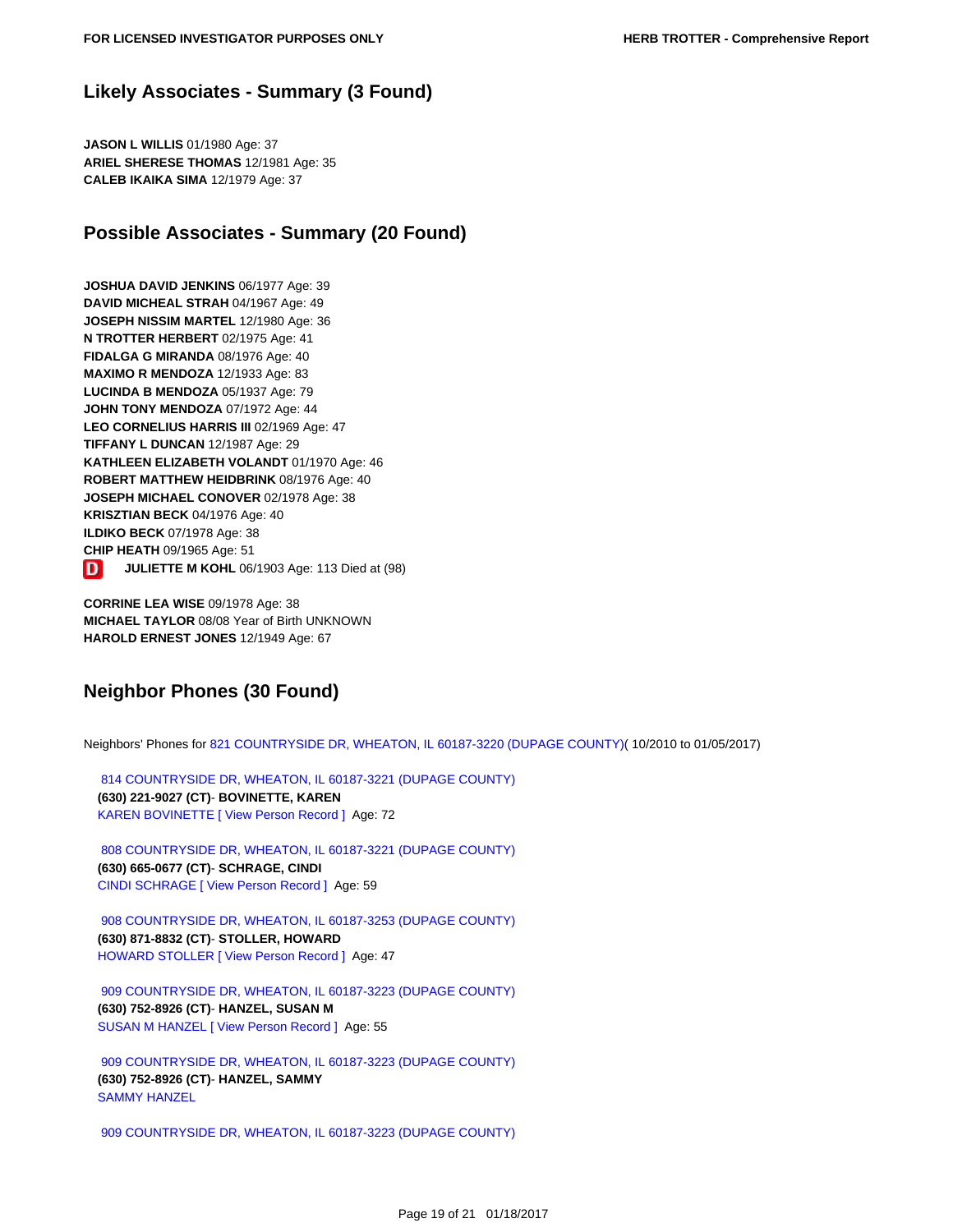**(630) 752-8926 (CT)**- **HANZEL, SAMANTHA**  [SAMANTHA HANZEL](https://tloxp.tlo.com/search.php?action=search&type=PersonSearch&sd%5B%5D=AMjBs13nO6R07%2FHJJE9w%2FyVwEsXt5XCCLfSdwaj8Lk5weEppxD17w1Jcp8531a3X86DYZvzHYdkfI3XZK1g7OG6urjog2eWBUG13pwx%2B%2BaFZ9glrYiwWJIH4LoiqivGsS%2BgVYqlpA5gALbf9KiDk9tGiv3D%2B2auakH6k1pd8Kos%3D&nonce=MTI5MzI2Njg1MjU4N2YwM2I0MGVjMTA0LjE2Mjc0NTA0) [\[ View Person Record \]](https://tloxp.tlo.com/search.php?action=search&type=PersonSearch&nonce=MTI5MzI2Njg1MjU4N2YwM2I0MGVjMTA0LjE2Mjc0NTA0&Token=1CVM-QC67) Age: 23

 [909 COUNTRYSIDE DR, WHEATON, IL 60187-3223 \(DUPAGE COUNTY\)](https://tloxp.tlo.com/search.php?action=search&type=PersonSearch&sd%5B%5D=utPEomiIKZBtCPRSIYoBND9mvDeaLVXBDrZxRv6CQNmvsmwWs0g8%2BORShFctBlApJm11yqod4UMuwqrhGcTEPZuhED0FlOzlzyoGGbimvcbDHEBMtyVJFuEAFeLWSrMb8MQzfMcGRjWbxlsAdwMFYqY4hKlcAYzlgcxxcG8uE2g%3D&nonce=MTI5MzI2Njg1MjU4N2YwM2I0MGVjMTA0LjE2Mjc0NTA0)  **(630) 752-8926 (CT)**- **HANZEL, DENNIS**  [DENNIS HANZEL](https://tloxp.tlo.com/search.php?action=search&type=PersonSearch&sd%5B%5D=xBNymuCJaKog5dLopPsj7cU6lrsEPR6f2JUQHijGT2rPv%2BOtWwBfxL1Pmcxom33gUDiC8oH74Go2%2Foqm%2Fe08fCX5zMbvtjgBUh8iUY72tcL7iGdCJUQqTSATDxOts7ZaW75ibYYDgsl0u9PhzGWUD%2FL6XUU%2B9PYJReEPjZfChtQ%3D&nonce=MTI5MzI2Njg1MjU4N2YwM2I0MGVjMTA0LjE2Mjc0NTA0) [\[ View Person Record \]](https://tloxp.tlo.com/search.php?action=search&type=PersonSearch&nonce=MTI5MzI2Njg1MjU4N2YwM2I0MGVjMTA0LjE2Mjc0NTA0&Token=LQV2-BL4J) Age: 52

 [909 COUNTRYSIDE DR, WHEATON, IL 60187-3223 \(DUPAGE COUNTY\)](https://tloxp.tlo.com/search.php?action=search&type=PersonSearch&sd%5B%5D=ooOhccPVyxvo2WFqRwZwiq3cXvwBJdEBLSqB%2FV7N3e2J5xAHZR7NGvaELneNCVnrx3pZJ29F5ivdHjDrHkm%2FgxBnMjIl26l1uug7mDxzn6pgEPvBIEinJd8zN1gByFF%2B6e8BOh1db%2BtvmGGdu2vvZvhXxG1PelUGe9GGcq%2FWCj4%3D&nonce=MTI5MzI2Njg1MjU4N2YwM2I0MGVjMTA0LjE2Mjc0NTA0)  **(630) 752-8926 (CT)**- **HANZEL, BRADLEY**  [BRADLEY HANZEL](https://tloxp.tlo.com/search.php?action=search&type=PersonSearch&sd%5B%5D=QFXsICsr0xqgPpS3ByE074gX2mxqEM8uZebEF2sq%2FP5wHIQQoVuobMSWTvOi2%2BjI%2Bq6NJ2zwKTfgVbwmu2HfKqKXkmGe0%2Fex%2F%2FS3a364KN8v4MzHzAep04Yd7%2BPNPYYVBUhsM7CiYxzud08qJvPnsGAEdTXl9%2BlrFVBu2aZZFpg%3D&nonce=MTI5MzI2Njg1MjU4N2YwM2I0MGVjMTA0LjE2Mjc0NTA0) [\[ View Person Record \]](https://tloxp.tlo.com/search.php?action=search&type=PersonSearch&nonce=MTI5MzI2Njg1MjU4N2YwM2I0MGVjMTA0LjE2Mjc0NTA0&Token=FTT5-DG92) Age: 20

 [912 COUNTRYSIDE DR, WHEATON, IL 60187-3253 \(DUPAGE COUNTY\)](https://tloxp.tlo.com/search.php?action=search&type=PersonSearch&sd%5B%5D=AvXayK9IPdlC2LJIxtD%2FtcDgwrmqWeHJ%2FQMMdA%2F3%2Fejd7XliwmLJ8fbo%2FqKlg%2FNe8cZdP%2BhMysC%2FhTcUN4b5HOao9cQoe%2BnH26ZA8PxcLAm1RHzRrmK24Dk7zHZ5LaE6qMVNAVbnFQEWBgAD1A2HxOY1XY0fjuLX02K9Z%2B11%2BDc%3D&nonce=MTI5MzI2Njg1MjU4N2YwM2I0MGVjMTA0LjE2Mjc0NTA0)  **(630) 456-4606 (CT)**- **LUPO, TOMMY**  [TOMMY LUPO](https://tloxp.tlo.com/search.php?action=search&type=PersonSearch&sd%5B%5D=JJNJ%2BoVYVkdosF5s7H60s8jF7Qg%2F1ncYT0UxKKkdJCpHLWKlSdGnOtANkt79X1i5x1u0c5CtQsJkEYGO26aqPn9u1iw%2BcWE6mbZgf1S1FusmvjwJmeTqfOYIk97j63zIBwe4zHkaM%2FfuNQ5whJhVaYeZPb8AVMekwX5SzP7MiWU%3D&nonce=MTI5MzI2Njg1MjU4N2YwM2I0MGVjMTA0LjE2Mjc0NTA0) [\[ View Person Record \]](https://tloxp.tlo.com/search.php?action=search&type=PersonSearch&nonce=MTI5MzI2Njg1MjU4N2YwM2I0MGVjMTA0LjE2Mjc0NTA0&Token=DHNX-JG3N) Age: 66

 [912 COUNTRYSIDE DR, WHEATON, IL 60187-3253 \(DUPAGE COUNTY\)](https://tloxp.tlo.com/search.php?action=search&type=PersonSearch&sd%5B%5D=ayW6%2BTDwB9bqzN7jqVNsBpHyV44klay0ER6ec7XNHHT9nClBZzIddThZ%2BZi%2BLneM6W66W1537RSEj10AEKArDb%2FzB3LPF%2BdVrHAuTG%2FA%2B%2BIwqmpV1wkfQVA158R3rtCt2WqFKRG%2BVqEmwai0R9eP1BSx%2FNuz7VTjaHOP%2F%2BEQb%2Bw%3D&nonce=MTI5MzI2Njg1MjU4N2YwM2I0MGVjMTA0LjE2Mjc0NTA0)  **(630) 456-4606 (CT)**- **LUPO, LISA**

 [LISA LUPO](https://tloxp.tlo.com/search.php?action=search&type=PersonSearch&sd%5B%5D=O9LzBH3kWFNuEuZDjwfrlnXBZoxVs3lfcRPZ9c0LMml5UK0AQ27bbyYUjK%2F4VNz5tJswkVSNCQ6V%2BgUBXMR9JrZH2yxJ6YYdbTt5sBvELauZnf%2FWVMrr3viz%2BPP9DAMQEFoWKkcPN56thp%2Feo%2B07nl3GnWVhHrPXYYcsZvn8Ruo%3D&nonce=MTI5MzI2Njg1MjU4N2YwM2I0MGVjMTA0LjE2Mjc0NTA0) [\[ View Person Record \]](https://tloxp.tlo.com/search.php?action=search&type=PersonSearch&nonce=MTI5MzI2Njg1MjU4N2YwM2I0MGVjMTA0LjE2Mjc0NTA0&Token=TNF1-J83B) Age: 54

Neighbors' Phones for [2321 SAINT PAULS SQ, RALEIGH, NC 27614-7051 \(WAKE COUNTY\)](https://tloxp.tlo.com/search.php?action=search&type=PersonSearch&sd%5B%5D=dUgVCss5YEPvMkQXZVastB6geMsMowohHFepGORyjTIi6A0A9XBSNL%2F5X%2F5vzHKezWR%2BEvDBuGKijJVDUZM4FfDgx5cnUHQqdBoCdy8t20zyO9fkHxNAVxVLEqwmpom5XKNEReKkfa0IAYG%2FftCpIqbjWpoCoRqy5LT0ns7tpR4%3D&nonce=MTI5MzI2Njg1MjU4N2YwM2I0MGVjMTA0LjE2Mjc0NTA0)( 12/2013 to 12/2016)

 [2321 SAINT PAULS SQ, RALEIGH, NC 27614-7051 \(WAKE COUNTY\)](https://tloxp.tlo.com/search.php?action=search&type=PersonSearch&sd%5B%5D=rtKKneNOd8L4V2Ku%2BgFAci2uIRZ1EEZ5IYzwe8EyxsbN5Zx%2B9uATY649EF3DgMKmAaFbCXKB6%2F0MWDv%2F6TIvHt%2BBYdQXeFR4CBdtb8RrBkUrUXYMGYyn%2F0YLZZ46uxZKDJBMoCnNZd4EbLUg6Mk7WNF4oxVVeLbQmjC4DupQTTE%3D&nonce=MTI5MzI2Njg1MjU4N2YwM2I0MGVjMTA0LjE2Mjc0NTA0)  **(919) 793-0141 (ET)**- **BUCHANAN, JOE**  [JOE BUCHANAN](https://tloxp.tlo.com/search.php?action=search&type=PersonSearch&sd%5B%5D=cs%2Fg9kt1VHystKybYuLoUKkJtopRGngjQKPCQjljArxE93OmYML%2F03ymsxd6krXZOQLGiZmOXbKOjKIOkmq%2FF3qNpHHCC%2Bq%2FvQ1wKe3A1oSQqqfeuLkMUnlKYIZsxXhn8VPN%2FwLWD6koLfaijo3rxjDGZO4RnN428Gfg%2BbZZMx4%3D&nonce=MTI5MzI2Njg1MjU4N2YwM2I0MGVjMTA0LjE2Mjc0NTA0) [\[ View Person Record \]](https://tloxp.tlo.com/search.php?action=search&type=PersonSearch&nonce=MTI5MzI2Njg1MjU4N2YwM2I0MGVjMTA0LjE2Mjc0NTA0&Token=BQ9L-LJ3X) Age: 45

 [2322 SAINT PAULS SQ, RALEIGH, NC 27614-7050 \(WAKE COUNTY\)](https://tloxp.tlo.com/search.php?action=search&type=PersonSearch&sd%5B%5D=yM%2BoNkdhsVLZyXJglPIRbMQAaryR3OrHMGODTApG2WT5T1RK1PCfbmCc9u3TP%2Bu4QE7nYJuumL6wnfhTEp%2BiSJIvJs15n4kRPQANBIoW9p710x9f%2FK5h%2FxRhZqWiqrDkyYUJexoGBt53KbGEo2HKPsJhLsFIoUjEq1LEA%2Fv45I8%3D&nonce=MTI5MzI2Njg1MjU4N2YwM2I0MGVjMTA0LjE2Mjc0NTA0)  **(919) 449-0309 (ET)**- **VALENTI, RACHEL & BENJAMIN** D RACHEL VALENTI [\[ View Person Record \]](https://tloxp.tlo.com/search.php?action=search&type=PersonSearch&nonce=MTI5MzI2Njg1MjU4N2YwM2I0MGVjMTA0LjE2Mjc0NTA0&Token=3N6X-D947) Age: 74 [Died at \(67\)](https://tloxp.tlo.com/search.php?action=search&type=DeathMasterSearch&nonce=MTI5MzI2Njg1MjU4N2YwM2I0MGVjMTA0LjE2Mjc0NTA0&Token=3N6X-D947)

 [2322 SAINT PAULS SQ, RALEIGH, NC 27614-7050 \(WAKE COUNTY\)](https://tloxp.tlo.com/search.php?action=search&type=PersonSearch&sd%5B%5D=pAHldzLPyYoj3MZiDfzH%2FMi0%2Fa5Q96XCB1Jed4crPgvn9yhUuIct%2BQ%2BFijlAkOLbsG7A75olA8D7Rhch87WIsCsCXb%2BUK%2BR%2BXoh4AXY1YBot4OByTviclj9Rv%2BQE2eyqMWu9c%2FZS3u8YbOjIHJl1fYFuGlVb6naNMwuqiXC1IZc%3D&nonce=MTI5MzI2Njg1MjU4N2YwM2I0MGVjMTA0LjE2Mjc0NTA0)  **(919) 449-0309 (ET)**- **VALENTI, RACHEL & BENJAMIN**  [BENJAMIN VALENTI](https://tloxp.tlo.com/search.php?action=search&type=PersonSearch&sd%5B%5D=KreUoE5ozcZiKjE%2FBhXYPuIkiNpbsuK2WamJBXJRTI3cK4bAnE2BBEGFYBou8Sk30XWHIXb1AAm3F6TKcw75wpHyBtsLRxmttZtzHwfvEwJYz9NQfgiTZ3JOdnnaBNhQ6jRLTvi4LQYLHyurzZP%2BveMJhKun8tssrznf%2BlnODEI%3D&nonce=MTI5MzI2Njg1MjU4N2YwM2I0MGVjMTA0LjE2Mjc0NTA0) [\[ View Person Record \]](https://tloxp.tlo.com/search.php?action=search&type=PersonSearch&nonce=MTI5MzI2Njg1MjU4N2YwM2I0MGVjMTA0LjE2Mjc0NTA0&Token=2X6F-633W) Age: 85

 [2318 SAINT PAULS SQ, RALEIGH, NC 27614-7050 \(WAKE COUNTY\)](https://tloxp.tlo.com/search.php?action=search&type=PersonSearch&sd%5B%5D=KbVRBAw%2Bv8JCt3lPHArTtvGtQ4nyh45epMipzYkRG83Q%2BaOUuqsntxKsIePPm3ZyMI5ZcGxORA6Ut9SowFzIfCD9Lhiws%2Fvc5P4LLFK0duOrqRyamgDvwGasKutXYK47KI2YAC516%2FG9oxMq9ppu%2F3tqdmdTcKqvWAf%2B7klOH30%3D&nonce=MTI5MzI2Njg1MjU4N2YwM2I0MGVjMTA0LjE2Mjc0NTA0)  **(919) 376-0848 (ET)**- **LEBLANC, JENNIFER**  [JENNIFER LEBLANC](https://tloxp.tlo.com/search.php?action=search&type=PersonSearch&sd%5B%5D=Fci%2BazB2%2BIQ2cl2r6jAndmwk3p0mjiFZLKq1nhw%2BPG2Qye1OhOlvncV%2FtgGkDhRZMq8qZYY%2FAE0DUFvWaQXuxc8xcPBcCGXoBtSKqZCGlon0BYojUU9QJ0FKNMWp%2BYvlLYzOUNsii7RJB3A8VAYazYQTdrTLJabCVbF9ECX4Uck%3D&nonce=MTI5MzI2Njg1MjU4N2YwM2I0MGVjMTA0LjE2Mjc0NTA0) [\[ View Person Record \]](https://tloxp.tlo.com/search.php?action=search&type=PersonSearch&nonce=MTI5MzI2Njg1MjU4N2YwM2I0MGVjMTA0LjE2Mjc0NTA0&Token=PKNG-MQ35) Age: 45

 [2313 SAINT PAULS SQ, RALEIGH, NC 27614-7051 \(WAKE COUNTY\)](https://tloxp.tlo.com/search.php?action=search&type=PersonSearch&sd%5B%5D=qzwqn%2B6p%2F%2F6fAMG6gnM4Eg3j3PjepdOUCyQogxGh3eAx2Ef2qirLYTFI4JSN4q%2FJIz%2BXWnXC0etItB2hjqOUeqWsZvsnLDjmZzCNWDehg3VxIrBiAmUJxLFg63UbNU7z6wvtgY7fJwXWRKNaYYsbu2Tt0VfxO4tRTOng9ox6bq4%3D&nonce=MTI5MzI2Njg1MjU4N2YwM2I0MGVjMTA0LjE2Mjc0NTA0)  **(919) 449-2606 (ET)**- **MCGOWAN, KATHLEEN G**  [KATHLEEN G MCGOWAN](https://tloxp.tlo.com/search.php?action=search&type=PersonSearch&sd%5B%5D=SQ2UTnuuiNLn1nefGC%2FBYLZcxfVhy%2FgU0lBqoNEk32Y%2BTSuPpQWwWYD255er65AgzSdZGy2BwgiSFJ%2BpLpGrV%2FJHkIScLUsLWAPwfJOvi5gARt5SA4QlTz%2BioQWmPnbcWO3jVuXWmEwJ1g5TYqtuFuOd5%2Bly7lhq4VIs9atB0v4%3D&nonce=MTI5MzI2Njg1MjU4N2YwM2I0MGVjMTA0LjE2Mjc0NTA0) [\[ View Person Record \]](https://tloxp.tlo.com/search.php?action=search&type=PersonSearch&nonce=MTI5MzI2Njg1MjU4N2YwM2I0MGVjMTA0LjE2Mjc0NTA0&Token=8X2Y-FF4T) Age: 78

 [2313 SAINT PAULS SQ, RALEIGH, NC 27614-7051 \(WAKE COUNTY\)](https://tloxp.tlo.com/search.php?action=search&type=PersonSearch&sd%5B%5D=fJ02iHxxl6ZA7bWwMLB66LOucRyaYtiFuewoAxe2MAWuZzRKaSrIGnrXbyUsxs4e3GcLhk1Oufm0h7QECYd1ErOXBHsAExQ1VdCE4%2B8wHkCsfJRcp3TOJQGVWaxpg2ummYRJkKXZ16o95PUryg9SLsHJxk7FWo%2BSizuv1YAvyp4%3D&nonce=MTI5MzI2Njg1MjU4N2YwM2I0MGVjMTA0LjE2Mjc0NTA0)  **(919) 449-2606 (ET)**- **MCGOWAN, FRED L**  [FRED L MCGOWAN](https://tloxp.tlo.com/search.php?action=search&type=PersonSearch&sd%5B%5D=RaEuNiAZYQoc05iHfrD%2F4MXSRnqAG5hDcEG3mWI65ZBMcunZagRHIQ9w%2BKIpOy%2FYfskh5AmxD5t9w%2F1y0WVPpq%2FaTJIhvSY3TbH7OFU7eVrcOibOXlWn4Kwm8p51oVQrpQKCshZH8n3hCdPy1y%2BAAirrScIFbMMbq%2FU9P5%2BaskA%3D&nonce=MTI5MzI2Njg1MjU4N2YwM2I0MGVjMTA0LjE2Mjc0NTA0) [\[ View Person Record \]](https://tloxp.tlo.com/search.php?action=search&type=PersonSearch&nonce=MTI5MzI2Njg1MjU4N2YwM2I0MGVjMTA0LjE2Mjc0NTA0&Token=9QC1-5D4N) Age: 78

 [2312 SAINT PAULS SQ, RALEIGH, NC 27614-7050 \(WAKE COUNTY\)](https://tloxp.tlo.com/search.php?action=search&type=PersonSearch&sd%5B%5D=xt2L56xugFUFS1GN9HQ9DtplGmwDmkbnYXcuNwrzsg2p1WE7WGNmymdemGbN%2FsrpPYHAkJzLx%2FYlhkSZjpLdd03KAvoDgubcNymRj5FRtJ3d33VHpUyyXgbwgx%2FZXTH9GIRwEhovNsedEWNFLxqyxKz6dyzgSQrWWKdRkD9B2DM%3D&nonce=MTI5MzI2Njg1MjU4N2YwM2I0MGVjMTA0LjE2Mjc0NTA0)  **(919) 449-0075 (ET)**- **MUDD, J B**  [J B MUDD](https://tloxp.tlo.com/search.php?action=search&type=PersonSearch&sd%5B%5D=uCUgSF%2FuphwuXvUJgnFG%2F8mrJX66sMfPMb11eD1%2Fxi6If%2BEVrTQjpaHoT6gTlzoxecxzU1SChgXAHT5HxC9SgfYs0dUsK9qCVC6TKAV7IM4%2BKnRNDXCOtll8OBCL%2Bwagd7VIkpLh8xVgbbJbcvo3ANsM0q0G9B6YRRvH3a17qSI%3D&nonce=MTI5MzI2Njg1MjU4N2YwM2I0MGVjMTA0LjE2Mjc0NTA0) [\[ View Person Record \]](https://tloxp.tlo.com/search.php?action=search&type=PersonSearch&nonce=MTI5MzI2Njg1MjU4N2YwM2I0MGVjMTA0LjE2Mjc0NTA0&Token=CG8J-193P) Age: 77

 [2311 SAINT PAULS SQ, RALEIGH, NC 27614-7051 \(WAKE COUNTY\)](https://tloxp.tlo.com/search.php?action=search&type=PersonSearch&sd%5B%5D=B1HMv%2Bp7Y3MJQ6Vqb8NWPvmMu1xqli2ycc91kwM17bv88l1EFI6sgGKAYysAW2ieOz59L%2BUg2FJbxOTo%2BvNk%2BFVEi%2FFBwwds0UDSKTED9WE5Idy88OOljGLvege9wzU0uy4ru0PpFHqAI4BLs7HM0rlGLPgAUaqMXi2jSsIkEjY%3D&nonce=MTI5MzI2Njg1MjU4N2YwM2I0MGVjMTA0LjE2Mjc0NTA0)  **(919) 307-3668 (ET)**- **WILLIAMSON, NANCY**  [NANCY WILLIAMSON](https://tloxp.tlo.com/search.php?action=search&type=PersonSearch&sd%5B%5D=EARHIhgBPR8W9ZULDl0nFEfXabq3bTUgg1DDMgbkqfwkp8RPldRQoShNBJPJnhTYKMsNMsPs9h4kB993Vnewkh4bVHsqcBzp%2BSldPTWPNTaL4VQyhUMOe0b7QAuRnit5i0%2FBy9fi%2B86ioGXolUFbujJe4f3Fs84sLCiCZaqKUUw%3D&nonce=MTI5MzI2Njg1MjU4N2YwM2I0MGVjMTA0LjE2Mjc0NTA0) [\[ View Person Record \]](https://tloxp.tlo.com/search.php?action=search&type=PersonSearch&nonce=MTI5MzI2Njg1MjU4N2YwM2I0MGVjMTA0LjE2Mjc0NTA0&Token=XXFB-2Y3B) Age: 70

 [2308 SAINT PAULS SQ, RALEIGH, NC 27614-7050 \(WAKE COUNTY\)](https://tloxp.tlo.com/search.php?action=search&type=PersonSearch&sd%5B%5D=DiePXNtjQxzOHiL8dbvJ2qx%2FvHoau5O5tD1eAJqHAgI2vGFOpOKy9ew7loibbqoJlcAzC79SKNP%2FYemcavqHNrkSCb%2Fr40HdYct%2F2qDUOz487Wn%2FURA1hl8YuncAfsNDNyDGL5%2BF2TDqzSNFZ2L6z6TQAV198QEmwGS%2FMysuaUU%3D&nonce=MTI5MzI2Njg1MjU4N2YwM2I0MGVjMTA0LjE2Mjc0NTA0)  **(919) 977-9703 (ET)**- **BRUSA, J**  [J BRUSA](https://tloxp.tlo.com/search.php?action=search&type=PersonSearch&sd%5B%5D=kXRBQulIMvZTn5SLO3lc3G8m67SU8NDuRzvahK5YN7Bzhci%2FzW67uemAW8uc4KwkaT0ZqnS3m58MIGPfl8JqrvHtWkmh9M3vpSEg8krzYq8mdhTQfug7ds4DXcPl4lsJC7hieUcmNZSk1PJfUZMTAfX4Il1GIs1Mc1NWEjo4yq8%3D&nonce=MTI5MzI2Njg1MjU4N2YwM2I0MGVjMTA0LjE2Mjc0NTA0) [\[ View Person Record \]](https://tloxp.tlo.com/search.php?action=search&type=PersonSearch&nonce=MTI5MzI2Njg1MjU4N2YwM2I0MGVjMTA0LjE2Mjc0NTA0&Token=YQHK-NM1G)

 [2306 SAINT PAULS SQ, RALEIGH, NC 27614-7050 \(WAKE COUNTY\)](https://tloxp.tlo.com/search.php?action=search&type=PersonSearch&sd%5B%5D=wYJogq4NdQm2J7EQCtGSPU78QYuQ9GfBd6CZZdeKhVRNpREFeRMNE5RWZ7GvUsiPZUuecyhxPDkobeYf%2BU2iNdg2NUHK9iQE4rsd6M3RjrN6OUMg0Mkt%2B3QGa633YwdORnQQxqMMVySnsFognU6aPJ4BypNuSay3h1pRkl2mE1Q%3D&nonce=MTI5MzI2Njg1MjU4N2YwM2I0MGVjMTA0LjE2Mjc0NTA0)  **(919) 803-6190 (ET)**- **GOODYEAR, NANCY**